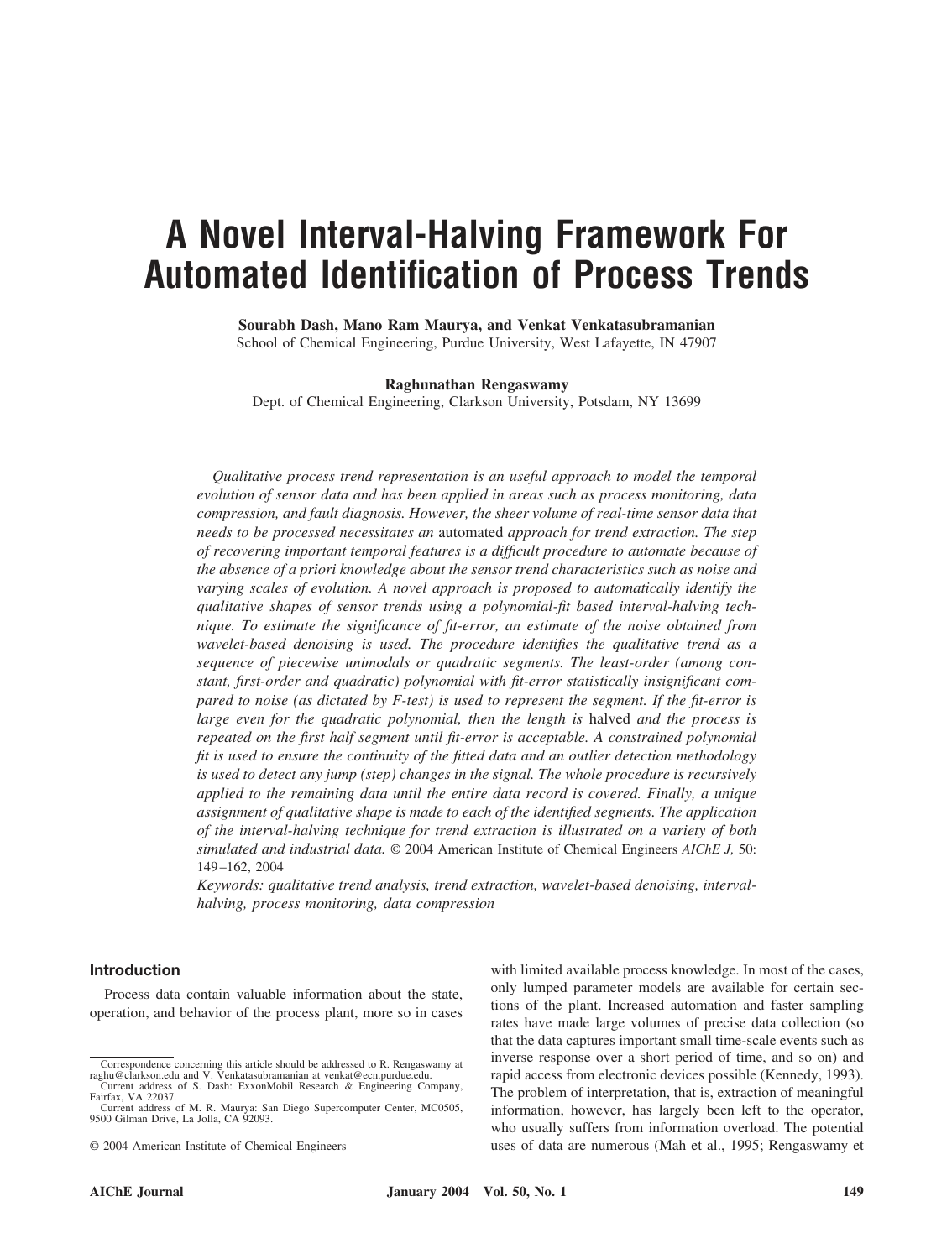

**Figure 1. Fundamental language: primitives.**

al., 2001): detection and diagnosis of faults (Bakshi and Stephanopoulos, 1994b; Davis et al., 1995; Misra et al., 2002), adaptive control (Najim and Saad, 1991), product quality control (Muske et al., 1991; Yabuki et al., 2002), and operator training (Sebzalli et al., 2000) to name a few. This motivates development of methods which extract useful and relevant information from sensor data.

Process trend analysis is an useful approach to exploit the temporal information and reason about process state. The main activities involved in such an analysis are: (a) a technique to identify trends and, (b) a mapping from trends to operational conditions. While formal trend representation schemes have been proposed (Cheung and Stephanopoulos, 1990; Janusz and Venkatasubramanian, 1991), the question of automatically and correctly identifying such features still remains to be addressed comprehensively. A brief review of the previous work in this area is presented below (see Maurya (2003) and Dash et al. (2003a) for a detailed review).

Cheung and Stephanopoulos (1990) have proposed a formal methodology to transform the measured signals into a qualitative representation consisting of "triangular" episodes. This representation was later used by Bakshi and Stephanopoulos (1994a) to extract trends based on multiscale analysis using wavelets. Janusz and Venkatasubramanian (1991) developed a "minimal" qualitative representation scheme (language) whose fundamental elements are called *primitives* (Figure 1). Figure 1 shows the shapes of the seven primitives *viz*.  $A(0, 0)$ ,  $B(+, +)$ ,  $C(+, 0)$ ,  $D(+, -)$ ,  $E(-, +)$ ,  $F(-, 0)$ ,  $G(-, -)$  where the signs are of the first and second derivatives, respectively. A trend is represented as a sequence (combination) of these seven primitives. Rengaswamy and Venkatasubramanian (1995) and Rengaswamy et al. (2001) extended this method using syntactic pattern recognition involving grammar-based error correction to rectify inconsistencies. The primitives were identified from the sensor data using a neural network. A fixed *window size* (the number of nodes in the input layer which is the same as the number of samples used to identify the primitive) was used in this work.

Konstantinov and Yoshida (1992) proposed a qualitative analysis procedure with the help of an expandable "composite" shape library. The identified features are compared against the shape descriptors in the library for classification. The timescale of analysis is fixed *a priori* which limits its generic applicability. Also, with increasingly complex shapes, the library can become quite big and the simple reasoning based on the extent of derivatives' sign match may not be suitable. Whiteley and Davis (1992) present a knowledge-based interpretation of sensor patterns. Mah et al. (1995) developed a technique for data compression and trending called piecewise linear online trending (PLOT).

Vedam (1999) presented a B-Spline based technique for data compression and automatic trend extraction which avoids the use of neural networks. Although the technique is very good in capturing important features automatically, it suffers from the need to tune a number of parameters such as feature threshold (during trend extraction), and thresholds on window size and magnitude (during event detection and diagnosis) for each sensor. Recently, Dash et al. (2003b) have presented a fuzzylogic-based multivariate inferencing framework for temporalreasoning. In this work, the primitive-based language (Janusz and Venkatasubramanian, 1991; Rengaswamy and Venkatasubramanian, 1995) is used as a basis for process trend analysis, and it is assumed that the qualitative trends can be automatically identified.

From the above review, it is clear that various trend extraction methodologies discussed in the literature are far from being comprehensive. In this article, a novel approach to automate the identification of process trends based on an *intervalhalving* procedure is proposed. The idea is to parameterize the data as a sequence of primitives by using the goodness-of-fit determined by comparing the fit-error with noise (Dash et al., 2001; Dash, 2001). An estimate of noise level can be obtained using wavelet analysis. The structure of the article is as follows. The main issues involved in the problem of trend identification are discussed in the next section. Thereafter, the main contribution, the interval-halving framework, is discussed. In the following section, a number of metrics have been defined which are used to test the effectiveness of the methodology. Then, a number of examples (both simulated and real-data) are presented to elucidate and evaluate the methodology. Finally, conclusions are presented.

# **Issues in Process Trend Identification**

The temporal behavior of measured variables in a chemical process is the superposition of many underlying driving processes such as process dynamics, sensor noise, faults, external loads, disturbances, and so on, evolving at different time-scales (Bakshi and Stephanopoulos, 1994a). This disparity in rates of fault evolution is the most important issue in trend identification. This emphasizes the need for the automated identification method to be extremely robust while using minimal or no *a priori* information. The presence of sensor noise further complicates the task. Clearly, the problem of trend identification is a difficult task. Some of the important issues are briefly discussed below (see Dash et al. (2003a) for a detailed discussion):

● **Time-scale of identification:** The scales (rates) at which real trends evolve vary considerably from slow to extremely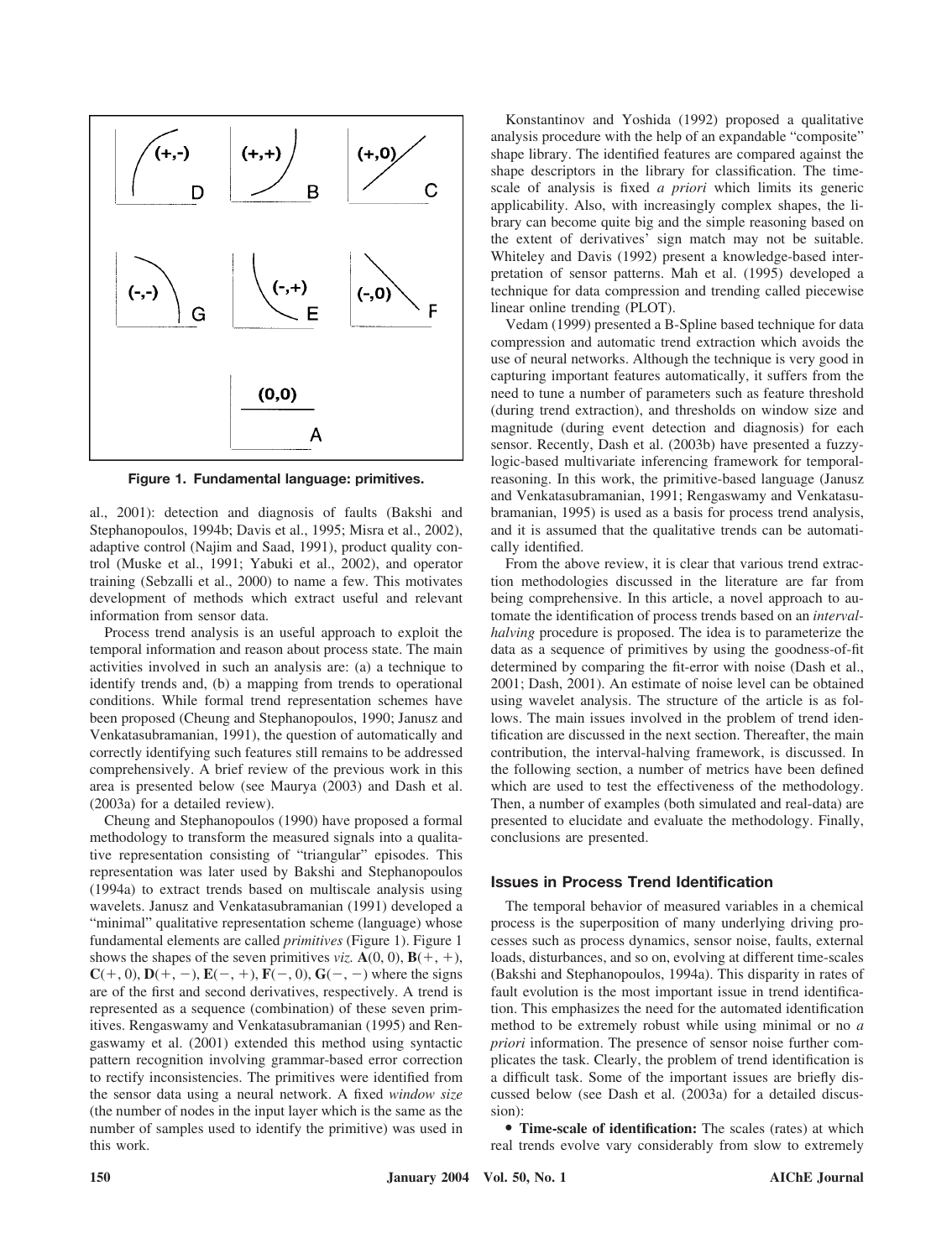fast depending on the underlying driving event. Hence, any effective technique must be adaptive to the time scale of trend evolution as the window cannot be fixed *a priori.* The window should be wide enough to observe significant variations in the monitored signal and it should be small enough so that a single primitive can fit the data well.

● **Noise:** Sensor data are invariably corrupted with measurement noise. In most practical cases, knowledge of the noise characteristics is minimal. The amount of noise (signal to noise ratio (SNR)) is an important criteria in deciding the usefulness of a sensor from trend analysis perspective.

● **Scale variant nature:** The representations of qualitative shapes depend on the scale at which they are observed. A careful choice of window width which allows proper detection of concavity and convexity in process trends is required.

● **Simplicity and computational complexity:** Trends are visual features. Hence, simplicity in extraction and reasoning, while not compromising on accuracy and applicability, is highly desirable. Also, since most of the intended applications are real-time, the computational complexity of the algorithm should not be prohibitive to restrict its usefulness.

# **An Interval-Halving Algorithm for Trend Extraction**

In this section the algorithm to *automatically* extract the primitives (Figure 1) from data is described. First, the basic idea is presented and then the details of the technique are discussed.

# *Basic idea*

To be able to extract trends from data in terms of the primitives, the raw signal should be transformed into a form which would facilitate conversion into the symbolic language of primitives. A functional form is associated to the data so as to extract the symbolic representation. The simplest approach is to fit polynomials to the data. The shapes of the primitives, by definition, are characterized by constant signs of the first and second derivatives. Thus, if a sequence of consecutive segments with a fixed sign of the first and second derivatives (at every point in a segment) can be identified, then the assignment of primitives would be straightforward. All the discussion in this section is valid for both continuous functional representation of a signal, as well as sampled (discrete) data (not necessarily sampled at an uniform rate). Also, discrete data is usually denoted as  $y$  and  $y_i$ . The requirement on the first derivative can be relaxed, that is, allow it to take different signs at the ends while retaining the second derivative constraint. A function which satisfies this criteria is the *unimodal* function.

*A function g(x) is unimodal on the interval*  $a \leq x \leq b$  *if and only if it is monotonic on either side of the single optimal point (extremum) x*\* *in the interval. In other words, this implies that x*<sup>\*</sup> *is the single extremum point of*  $g(x)$  *<i>in a*  $\leq x \leq b$ .

A unimodal region involving primitives has a constant sign for second derivative while the first derivative sign could change, that is, be opposite at both ends. Any reasonably continuous and smooth signal can be observed as a sequence of unimodal regions (see Dash et al. (2003a) for an illustrative example). While the simple unimodals that is, those with constant first and second derivative signs, can be directly assigned primitives, for the composite shapes, that is, those

with constant second derivative sign but changing first derivative sign, primitives can still be assigned by splitting them at the zero first derivative point and identifying the two simple pieces separately. Each of the identified unimodal regions may also be characterized by zero-crossings (Witkin, 1983; Bakshi and Stephanopoulos, 1994a). The *n*<sup>th</sup> order zero crossings in a signal  $y(t)$  are given by points that satisfy

$$
\frac{\partial^k y}{\partial t^k} = 0 \ (\forall k = 1, 2, \dots, n), \frac{\partial^{n+1} y}{\partial t^{n+1}} \neq 0
$$

that is,  $(n + 1)$ <sup>th</sup> derivative is the first nonzero derivative. These locations usually correspond to the extrema (odd *n*) and inflexion points (even *n*) in the signal. For unimodal functions, odd order zero crossing  $(n = 1, 3,$  and so on) corresponds to a point of extremum (no inflexion points).

The objective here is to extract out the piecewise unimodals from the data record as the first step. In each of the unimodal regions the data could be approximated using a polynomial, based on which the shape can then be identified. The problem, of course, lies in identifying these crucial segments automatically. The basic motivating idea is that, if the function is smooth, it can then be approximated by a polynomial, and the approximating polynomial can then replace that portion of the data segment for the purpose of trend extraction. The Weierstrass approximation theorem (Bartle, 1976) guarantees that, if a function is continuous on the interval, then it can be approximated as closely as desired by polynomials of sufficiently high order. Consequently, if the function is unimodal and a reasonably good approximating polynomial is at hand, then the functional behavior can be reasonably well predicted by the polynomial. Improvements in the fit can be obtained through approximating polynomials in two ways: by using a higherorder polynomial or by reducing the interval over which the function is to be approximated. Of these, the second alternative is generally to be preferred, because the polynomial-fitting algebra becomes more complicated compared to the interval reduction which is rather easily accomplished. Hence, the idea of halving the interval. For the present application, given the requirement on the signs of the derivatives mentioned above, the quadratic is the simplest and the most obvious choice as the approximating polynomial. To determine the time segments for identification, the interval-halving technique, described next, is used. As will be seen, the location of the piecewise unimodals is driven by the polynomial fit itself and, thus, the whole procedure of (a) identifying these regions and (b) fitting polynomials is condensed to a single polynomial fit-error driven unimodal regions location scheme. The standard least-squares technique is used to identify the polynomial fit. The fitted data in two consecutive unimodal segments identified through the standard least-squares formulation need not be continuous. One way to circumvent this problem is to consider the average *y* value at the intersection of the two segments, but it might be meaningless for large discontinuities. Hence, once a unimodal segment is identified, a constrained least-squares (polynomial fit) approach is used to fine-tune the fitted polynomials (both order and the coefficients) to ensure continuity of the fitted data (or primitives in every two consecutive unimodal segments). Since the constrained least-squares fit results in strict continuity, to preserve jump (step) changes that are present in the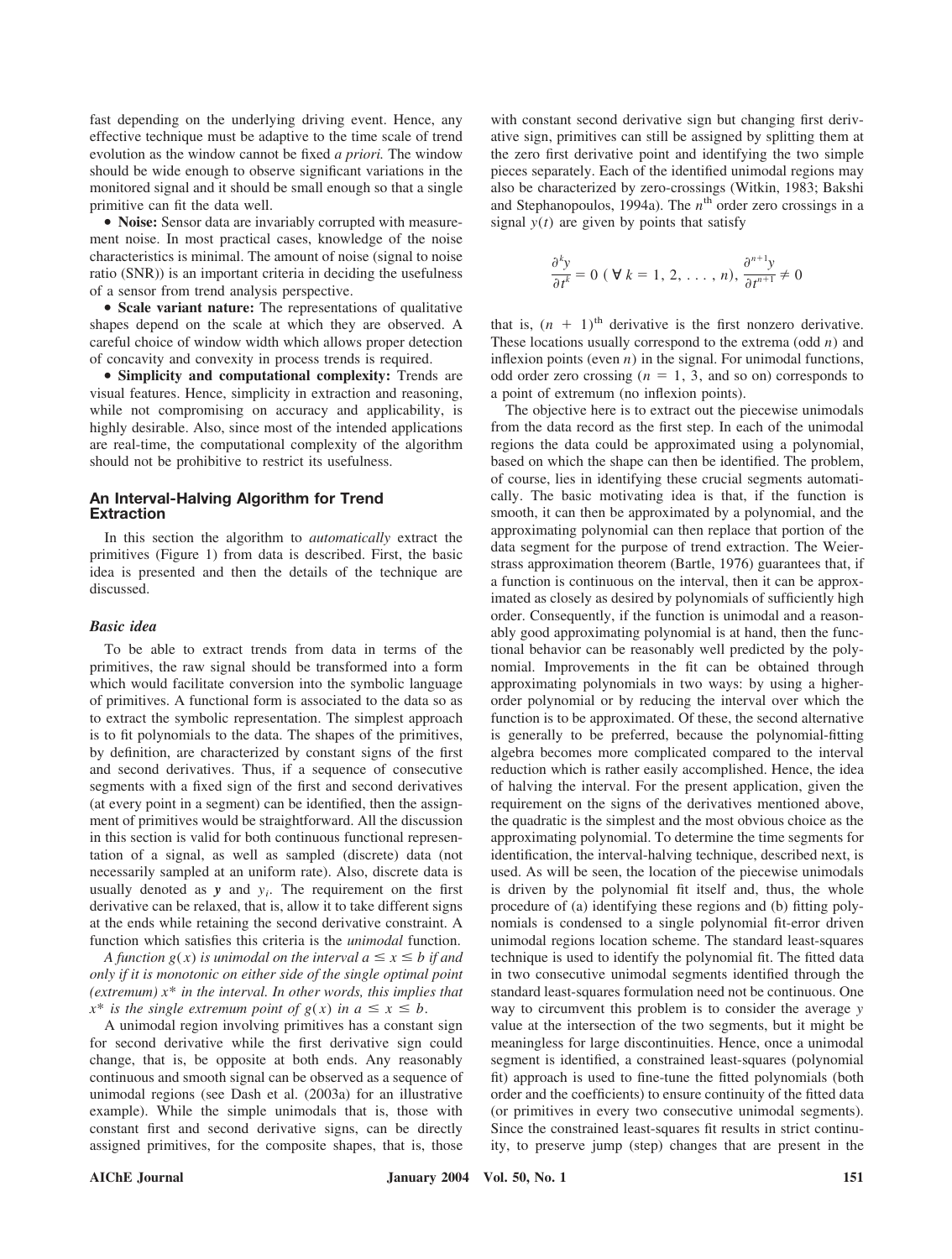original signal itself, the jump changes (if any) at both the ends of the unimodal segment are identified by using an outlier identification methodology. The discussion on the intervalhalving framework is presented below.

# *Interval-halving framework*

The idea of interval halving has been utilized in many applications. In general, the method is a region-elimination strategy and aspires to remove exactly half of the interval, that is, region not containing the desired item or satisfying a criterion at each stage. It has found use in various forms in (i) optimization: bisection searches for maxima/minima in unimodal functions (Peters and Timmerhaus, 1990), searches for sorting algorithms, nonlinear optimization (Krongold et al., 2000), (ii) numerical methods: bisection method for root-finding algorithms (Peters and Timmerhaus, 1990), initial value guess for the iterative initial value approach in solving ODEs (ordinary differential equations) involving 2 point BVPs (boundary value problems) (Jimenez et al., 1998), extended trapezoidal rule for numerical integration, and so on. The method is computationally efficient, intuitive, and simple. It has been shown by Kiefer (1957) that, out of all equal-interval searches (two-point, three-point, four-point, and so on), the three point search or interval-halving is the most efficient. Paritosh and Rengaswamy (1999) have proposed and discussed the various issues in the use of interval-halving technique for qualitative process trend identification. In this section, the interval halving algorithm for trend identification is discussed. The objective here is to automatically identify the trends using an adaptive approach. As discussed above then:

*Any time-series function y*(*t*) *can be approximated to any level of detail using a polynomial of certain order n*. *Moreover, y*(*t*) *can be represented arbitrarily closely using a sequence of piecewise polynomials p<sup>i</sup>* (*t*) *over the unimodal regions U<sup>i</sup> each of order*  $n_i \leq n$  *that is,*  $y(t) \approx \{p_1(t), p_2(t), \ldots, p_M(t)\}.$ 

Thus the identification of the unimodal regions  $U_i$  can be equivalently posed as the location, that is, the start and end points and specification, that is, the polynomial coefficients of these  $p_i$  (quadratics). The algorithm consists of two parts: (i) determining the sequence of the  $p_i$ , that is,  $U_i$  using the interval-halving procedure, and (ii) assigning primitives to these identified  $U_i$  based on the signs of the derivatives of  $p_i$ . The standard least-squares result is used to fit a polynomial *p<sup>i</sup>* with coefficients  $\hat{\boldsymbol{\beta}} = [\hat{\beta}_0 \cdots \hat{\beta}_n]$  to the data

$$
y = T\beta + e, \hat{y} = T\hat{\beta}
$$

$$
p_i(t) = \sum_{k=0}^{k=n\leq 2} \hat{\beta}_k t^k \quad \text{where } \hat{\beta} = (\mathbf{T}^T \mathbf{T})^{-1} \mathbf{T}^T \mathbf{y} \tag{1}
$$

The  $(j, k)$ <sup>th</sup> element of *T*,  $(T)_{jk} = t_j^{k-1}$ . The identification window is normalized to [0 1] to avoid ill conditioning of *T*. To determine the goodness of fit the estimate of noise provided by the wavelet analysis (see appendix) is used. The significance of the fit-error  $\epsilon_{fit}^2$  is tested against the estimated noise variance  $\sigma_{noise}^2$ . Once a unimodal segment (and the corresponding  $p_i(t)$ ) is identified, jump changes at the ends of the current unimodal segment are identified (see Dash et al., 2003a) for a detailed



**Figure 2. Two-part interval-halving scheme.**

discussion) and a constrained least-squares fit is used over the current segment and the previous segment to refine the polynomial coefficients (including the order) for both the segments. Next, the details of both the parts are discussed. A review of the material on *F*-test, *t*-test, identification of jump changes presented by Dash et al. (2003a) and constrained polynomial fit (see appendix) would help the reader understand the rest of this section.

*Polynomial fits—Identification of unimodals.* Assume that the data  $y(t)$  are given as a sequence of uniformly sampled data points  $y = (y_1, y_2, \ldots, y_N)$ . Set start time  $T_i = 1$  and end time  $T_f = N$ . Set the initial window length  $l = N$  and the polynomial order  $n = 0$ . In the steps discussed below, the subscripts on *y* refer to the indices of the data points in the identification window (and not with respect to the whole signal). Set the threshold on the length of a segment  $l_{th}$  to some small number, say 10. The procedure is illustrated in the flowchart shown in Figure 2a.

(1) *Polynomial fit:* If  $n = 0$ , normalize the window of identification  $W_{id} = [T_i \ T_f]$  to [0 1] (else it is already normalized). Fit polynomial of order *n*,  $p_n$  to  $y(t)$  ( $T_i \le t \le T_f$ ) in normalized  $[T_i \ T_f]$ , that is, [0 1]. Calculate fit error  $\epsilon_{\text{fit}}^2$  as

$$
\epsilon_{\text{fit}}^2 = \frac{1}{\nu_1} \sum_{i=1}^{i=l} (y_i - p_{n_i})^2
$$
 (2)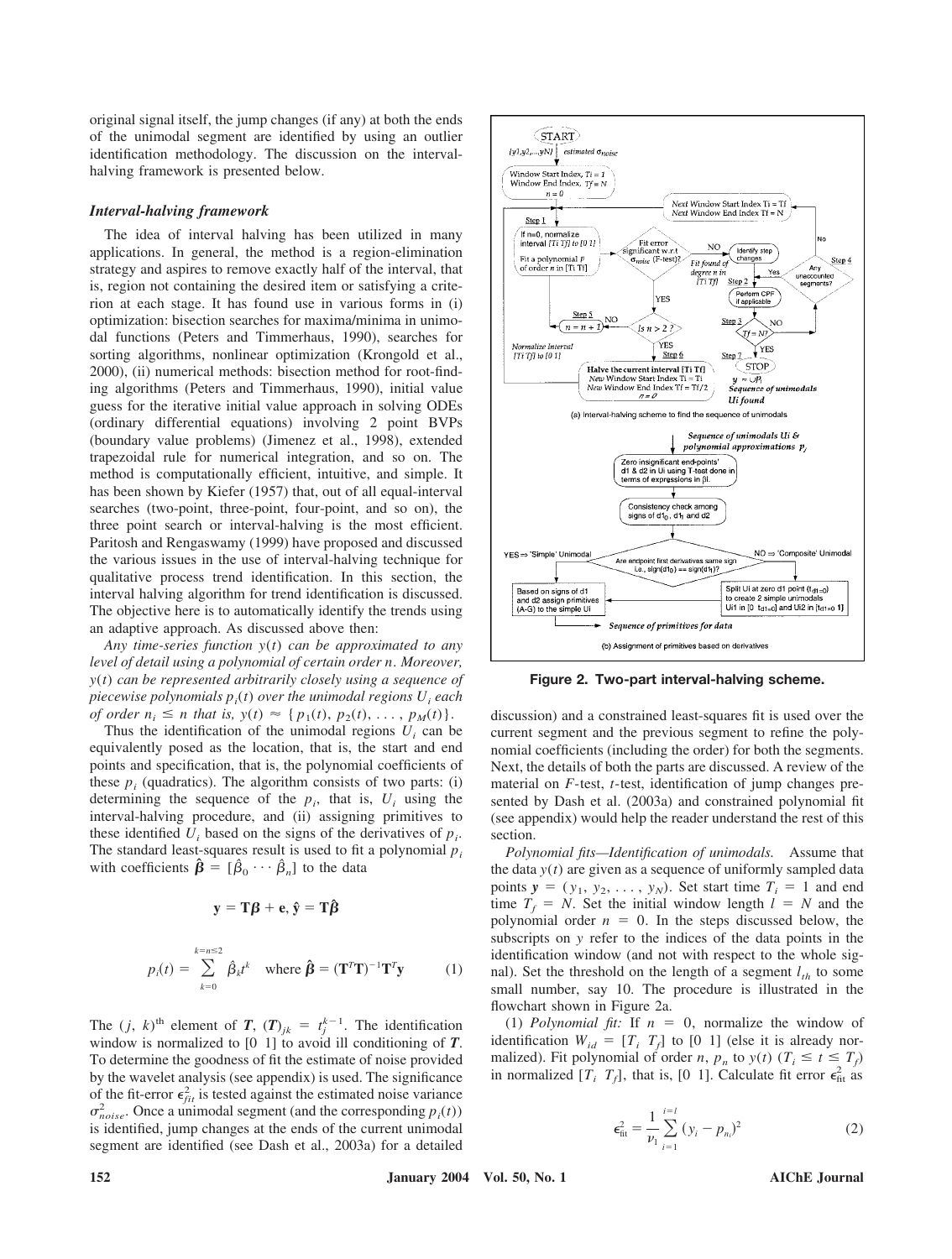where  $v_1 = l - (n + 1)$  (window length - number of coefficients) is the degrees of freedom (DOF). To consider the significance of the error a statistical hypothesis test is carried out using *F*-*test* (Dash et al., 2003a) since the elements of the error vector *e* are assumed to be IID (independent and identically distributed), that is, they form a white-noise sequence. If the null hypothesis  $(H_0)$  is accepted, then the fit-error is insignificant. Use the jump identification methodology (Dash et al., 2003a) to identify jump changes at the start and the end of the segment. Go to Step 2. Else (that is,  $H_0$  is rejected) the fit-error is significant. Go to Step 5.

(2) *Constrained polynomial fit (CPF):* If  $T_i = 1$  (that is, the very first segment of the entire data record), then CPF cannot be performed yet. Go to Step 3 with the remaining data. Else, proceed with CPF (details presented in the Appendix) over the current segment (call it segment 2) and the previous segment (call it segment 1) as follows. The basic idea is to let the order of the polynomial for segment  $1 \, n_1$  increase and perform CPF. To provide maximum flexibility in segment 1, the order of the polynomial for segment 2,  $n_2 = 2$  (a quadratic) except when  $T_f = N$  (that is, it is the very last segment, in which case, the fit corresponding to its actual order is desired (since no new segments are to be identified) and, hence,  $n_2$  is kept equal to the order identified in Step 1).  $n_1$  is kept at its previous value obtained in Step 1.  $n_{1,\text{max}}$  and  $n_{2,\text{max}}$  are set to 2 or 1 depending upon whether or not the length of the corresponding segments are above *l th*. The recursive procedure is:

(a) Perform CPF with current values of  $n_1$  and  $n_2$ . If *F*-test is satisfied for segment 1, go to Step 2b. Else go to Step 2c.

(b) If *F*-test is satisfied for segment 2, quit CPF. Else go to Step 2d.

(c) If  $n_1 < n_{1,\text{max}}$ , set  $n_1 = n_1 + 1$  and go to Step 2a. Else go to Step 2b.

(d) If  $n_2 < n_{2,\text{max}}$ , set  $n_2 = n_2 + 1$  and go to Step 2a. Else quit CPF.

One can verify that Steps 2b and 2d are executed more than once only if segment 2 is the last segment. A minor variation of the above procedure could be to set  $n_{1,\text{max}}$  equal to the original value of  $n_1$  (identified in Step 1) so that the fit order would not be allowed to increase and the Steps 2a–2d would be executed only once.

The useful quantities to be retained from CPF are  $n_1$  and  $n_2$ , the polynomial coefficient vectors  $\hat{\boldsymbol{\beta}}_1$  and  $\hat{\boldsymbol{\beta}}_2$ , the Lagrange multiplier(s)  $\lambda$  (and  $\mu$ ), the fitted data for the two segments, and the covariance matrices of  $\hat{\boldsymbol{\beta}}_1$  and  $\hat{\boldsymbol{\beta}}_2$  (see appendix). Store the updated information for segment 1. If segment 2 is the last segment of the data record, store the updated information for segment 2 as well, else, store the original order of segment 2 (identified in Step 1, not the returned value of  $n_2$  from CPF) and the fitted value (after CPF) at the intersection, that is,  $y_1$  for segment 2 (this value would act as  $d_0$  (see appendix) during the CPF for the next segment). Go to Step 3.

(3) If  $T_f = N$  then the whole data record length *N* of *y* is covered, go to Step 7. Else go to Step 4.

(4) *Precondition for identification of a new unimodal segment:* If there is a segment over which CPF has not been performed even once, mark it as the current segment and go to Step 2. Else go to Step 1 with the remaining time segment  $[T_f T_N]$  and  $n = 0$  (identify a new unimodal segment).

(5) *Increasing the order of the polynomial:* If  $l \leq l_{th}$ , if  $n =$ 1 (linear), stop refining the current segment, accept the linear fit (assume that *F*-test is satisfied) and go to Step 2. The rationale behind  $l_{th}$  is that if the window does fall to such a small number, the current polynomial fit is accepted and the interval is not refined any further. If  $l > l_{th}$ , if  $n < 2$ , set  $n = n + 1$ and go to Step 1, else go to Step 6.

(6) *Interval-halving step:* Split the current interval  $W_{id}$  =  $[T_i \ T_f]$  at the *midpoint*, that is, halve the interval and assign  $T_{\text{half}} = T_f/2$ ,  $W_{id} = [T_i \ T_{\text{half}}]$ . If desired, estimate  $\sigma_{\text{noise}}$  for the current segment. Go to Step 1 with the data segment in  $[T_i \ T_{half}]$  and  $n = 0$ .

(7) The data *y* has thus been completely parameterized as a sequence of piecewise quadratics  $p_i$ , that is,  $f \approx \bigcup_{i=1}^M p_i$ . Thus,  $M$  unimodal regions  $U_i$  have been extracted. The regions are unimodal by definition as quadratics can only have a single extremum and the sign conditions on the derivatives are also satisfied:  $d^2 p_i/dt^2 = 2\hat{\beta}_2$  (constant sign) while  $dp_i/dt = \hat{\beta}_1$  +  $2\hat{\beta}_2 t$ . Quit.

In the above procedure, by the way of implementation, *l th* equals twice the minimum window size desired. Thus, when the window size falls between  $l_{th}/2$  and  $l_{th}$ , further halving is stopped. Next, the second part is presented.

*Assignment of Shapes: Identification of Primitives.* The second part comprises of assigning primitive shapes to the piecewise polynomials. The procedure above guarantees that *unique* assignment of primitives is possible to each of the identified unimodals (quadratics). It should be noted that the sequence/location of the unimodals is not unique, that is, the trend identification by using another methodology or visual inspection (manual identification) might identify slightly different locations and/or sequence. Similarly, the trends extracted from a noisy signal corresponding to different realization of the noise sequence (no change in true signal) may differ from each other with respect to location and shape of the primitives, but these differences are minor and are acceptable for most of the applications that rely on the use of qualitative trends (Dash et al., 2003b).

The labeling of shapes is based on the sign of the first derivative  $(d1<sub>t</sub>)$  and second derivative  $(d2<sub>t</sub>)$ . First, one needs to examine if the unimodals identified are simple, that is,  $sign(d)_{t=0}$  =  $sign(d)_{t=1}$  as in the seven primitives or composite, that is,  $sign(d1_{t=0}) \neq sign(d1_{t=1})$ . To examine the significance of the end-derivatives, that is, whether  $d1_{t=0,1} \approx$ 0 (ensures robustness), a statistical test is carried out on the coefficients  $\hat{\beta}_i$  with variances  $s_i^2$ . The entire procedure is illustrated in Figure 2b. It consists of the following:

(1) *Significance of derivatives:* Since derivatives will not be identically zero, the significance of the derivatives is examined using the *t*-*test* (Dash et al., 2003a) to compensate for the effect of noise. Only those derivatives should be assigned a non-zero value which are statistically significant.

(2) Assignment of primitives: For  $i = 1, \ldots, M$  check if the signs of the end derivatives in  $U_i$  match, that is, if  $sign(d1_{0,\text{new}}) = sign(d1_{1,\text{new}})$ ?. If they match this segment is a simple unimodal region, else it is a composite region implying that the identified quadratic  $p_i$  in  $U_i$  is composed of 2 primitives (**EB** or **DG**). Next, find the zero-derivative point, that is,  ${t_{d1=0} | dp_i/dt |_{t=t_{d1=0}} = 0}$  and split the composite  $U_i$  into to 2 simple regions  $\{[0 \ t_{d1=0}], [t_{d1=0} \ 1]\}$ . Thus, a sequence of simple unimodal regions is generated and the primitive assignment is carried out in a straightforward manner using the derivative signs (see Figure 1).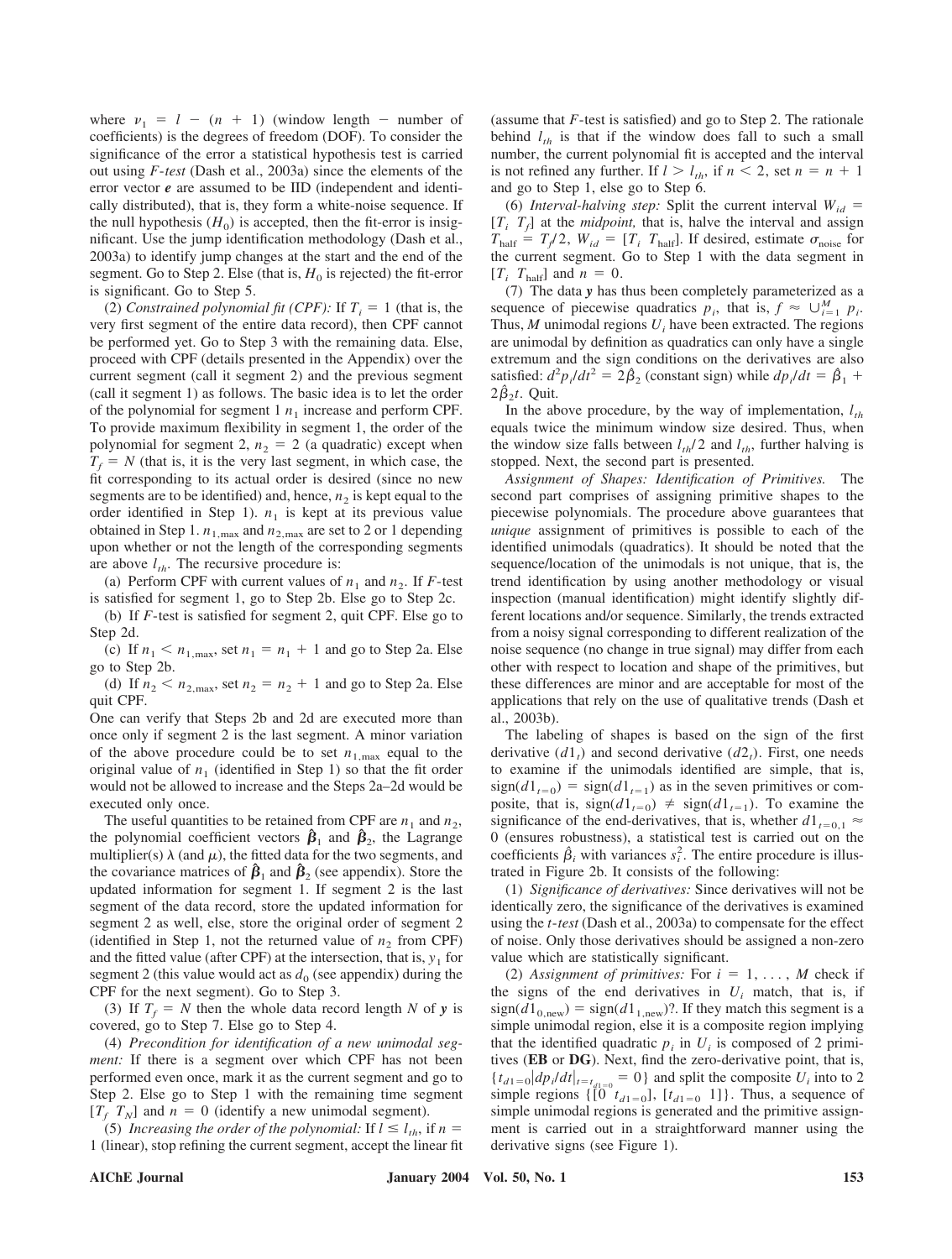

**Figure 3. Interval-halving.**

Figure 3 illustrates the idea of interval-halving and assignment of shapes on a sample data. As shown, the data length is recursively halved until a unimodal region (quadratic) with acceptable error is found. For example, the first unimodal region (segment ac, primitive **A**) has a span of  $N/8$  (= 1). This procedure is repeated on the remaining data (such as on the segment of length  $(N - l)$  after the first unimodal is identified) until the whole data record is covered. The next unimodal segment is ce (the subsequence **DG**). It is a composite shape since the slopes at the two ends are opposite. It is easy to see that, within a finite number of iterations, this interval-halving procedure on an interval *I* will terminate, that is, the method will not get into an infinite loop. This is because there always exists an interval  $[a, b] \subset I$  which will be encountered during this process wherein either (a) the *F*-*test* succeeds and the search ends or (b) if the window becomes too narrow (size less than  $l_{th}$ ) then the search is forcibly terminated. The search in this procedure is for the features that characterize the unimodals (extrema, inflection points, and so on), along the same lines as the usual interval-halving searches.

*Selection of Various Parameters.* The various parameters used in the interval-halving framework for trend identification are discussed below. Some guidelines for tuning these parameters also are presented.

● *The wavelet and the decomposition level (number of scales) in wavelet-based denoising:* For all the case studies, *db3 wavelet* (order 3 wavelet from the Daubechies orthogonal wavelet family) has been used (see appendix). In the case studies presented, the maximum decomposition level (automatically estimated in Matlab) is used for single scale-factor based thresholding. When level dependent scale factor is used for thresholding the coefficients, the following rule is used to set the decomposition level (*l* is the length of the data set to be denoised and *J* is the decomposition level). If  $l \ge 512$ ,  $J = 5$ , else if  $l \ge 128$ ,  $J = 4$ , else if  $l \ge 64$ ,  $J = 3$ .

In general, single scale-factor is used for thresholding the wavelet coefficients when white noise is present in the signal, whereas level-dependent scale-factor is used when autocorrelated noise is present. If the magnitude of noise varies across different parts of the signal, then noise is re-estimated in

various segments before polynomial fit is carried out in Step 1 until the window size becomes small (see below).

● *Minimum window length for noise estimation:* Usually, at least 64  $(2^k$ , where *k* is an integer) data points are used for wavelet-based denoising. In all the case studies presented here, this threshold has been set to 128.

● *Window size threshold (lth): lth* is used to stop intervalhalving when window size becomes very small. As discussed in the interval-halving procedure, the window size can never fall below  $l_{th}/2$ . Recall that  $n \leq 1$  for such a small segment (Step 5) since if  $n = 2$  results in a composite unimodal, then the primitive length may fall below *l th*/ 2. This parameter can be kept the same for all sensors with equal sampling rates and can be chosen easily. For example, to extract trends from an industrial data, where sampling rate is one sample per minute and the process evolution time is of the order of hours, *l th* is kept at 10.

Similar to  $l_{th}$ , a cut off value can be chosen for DOF to avoid unrealistic relaxation in *F*-test or *t*-test (important when the segment length falls below  $l_{th}$ ), such as in all the case studies, this cut off value is set to 3 for all the *t*-tests and the *F*-test during CPF.

● *Significance level () for F*-*test and t*-*test (significance of derivatives):* This statistical parameter has been set at 0.05 (corresponds to the widely used 95% confidence level) for all the case studies.

● *Significance level () for t*-*test to impose restriction on constant fit:* As explained in the appendix,  $\alpha = 0.80$  for segment 1 and  $\alpha = 0.50$  for segment 2. Without much experimentation,  $\alpha \geq 0.50$  is recommended.

*Summary and Benefits of the Approach.* The end result of the entire method is a sequence of shapes (**A–G**) describing the data *qualitatively* as also the piecewise quadratics explaining it *quantitatively* in a succinct manner. There is data compression because of the parameterization (coefficients of the polynomials and end points need only be stored instead of raw data). In addition, denoising is an added benefit as a result of polynomial smoothing and statistical testing. Variations of this basic procedure can be employed for fine-tuning some special cases. The described technique is adaptive to the scales of trend evolution and is robust to process noise. Also, as discussed above, there are only few tuning parameters (quite universal in nature) to manipulate, thus allowing automation and possible explanation generation from the process trends. One important issue that has not been addressed in this article is on-line implementation. A succinct discussion is given below.

One way to implement a trend-extraction or de-noising technique is to move the data window at regular intervals as more data becomes available, perform the trend extraction, and concatenate the trends in the current window with the previously extracted trends. This is called sliding window approach (Vedam, 1999). Another approach for on-line trend extraction is to slide the window at regular intervals, but eject some of the primitives in the current window so that only last few primitives are allowed to evolve (Keogh et al., 2001). In this approach, the window size is not fixed and concatenation is not required. Nonuniformly sampled data and missing samples are some of the other issues that need to be addressed. As such, the methodology presented in this article does not assume that the samples are available at uniform intervals. Thus, both the data and time can be recorded. The only modification that would be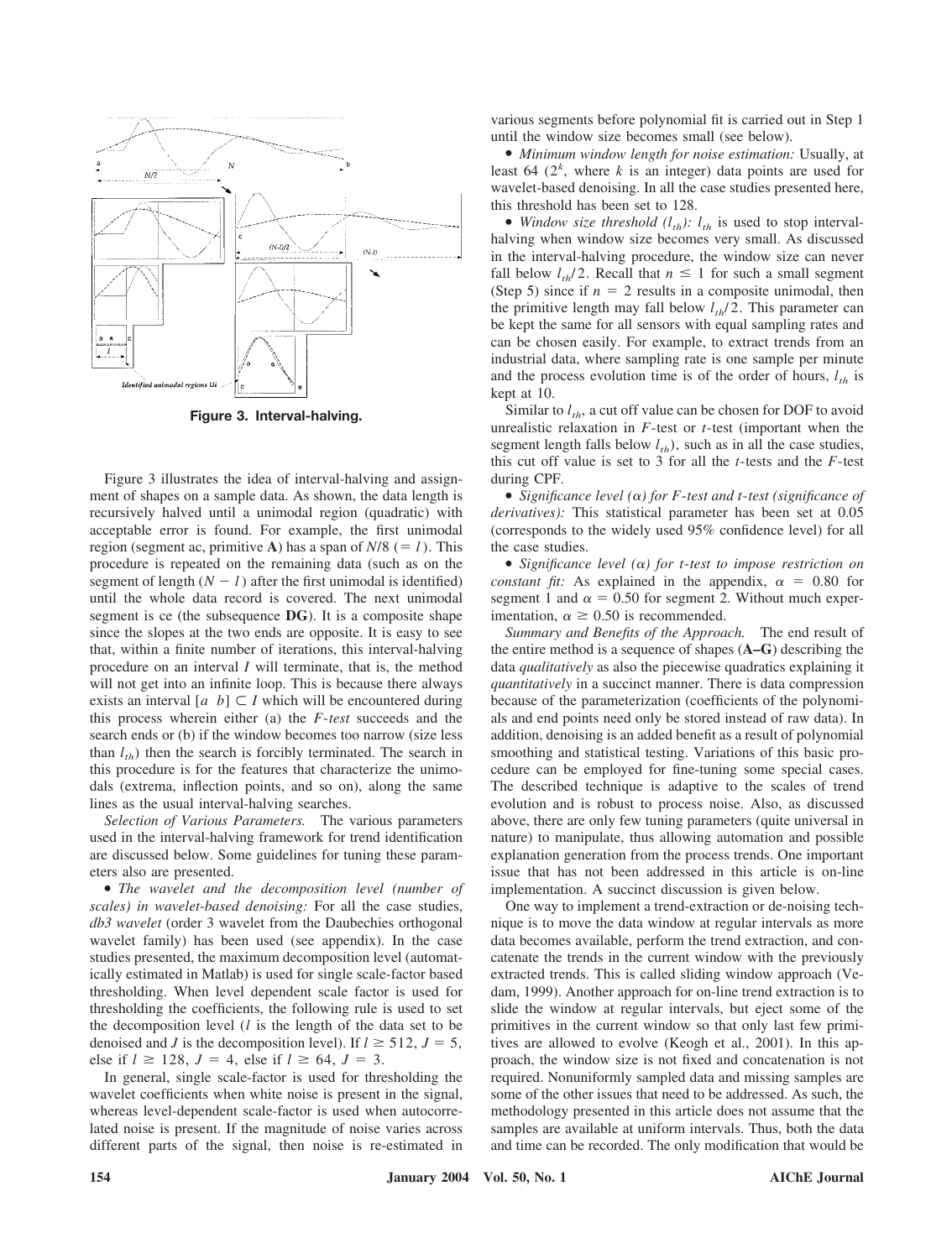needed is to split the window at the sample that is nearest and on the left side to the middle time point. If the measurements are made at uniform intervals, then some simplification is achieved in various expressions. Huang et al. (2003) have discussed the use of pseudo-measurements for extended Kalman filter (EKF)-based estimation when sampling rate is low. This idea can also be exploited to handle irregular measurements and missing values.

As discussed in the introduction, several applications of process trends have been reported in the literature, such as process monitoring and fault diagnosis (Bakshi and Stephanopoulos, 1994a; Dash et al., 2003b), control loop monitoring (Rengaswamy et al., 2001), and so on. In the next section a number of metrics are defined which are used to evaluate the efficacy of the interval-halving methodology. In the following section, the effectiveness of the interval-halving technique is demonstrated on a variety of simulated noisy and real plant data.

## **Performance Metrics**

To evaluate the effectiveness of the algorithm the following measures are used as performance metrics.

#### *Scaled average global error (SAGE)*

This error is calculated between the wavelet estimated denoised data  $\hat{f}$  and the piecewise quadratic approximation to the data (fitted data)  $f_{\text{fit}} = \bigcup_{i=1}^{n} p_i \cdot \hat{f}$  is used because noise should not be taken into account (it needs to be effectively rejected). SAGE is closely related to root mean squared error (RMSE) which is calculated using the raw noisy data (Keogh et al., 2001) instead of the denoised data

$$
\text{SAGE} = \frac{1}{\sigma_{\text{noise}}} \sqrt{\frac{\sum (f_{\text{fit}} - \hat{f})^2}{N}}; \text{RMSE} = \sqrt{\frac{\sum (f_{\text{fit}} - f)^2}{N}}
$$

To avoid the effect of the magnitude of noise,  $\sigma_{\text{noise}}$  is used for normalization. Thus, a value of SAGE close to 1 indicates that most of the noise has been rejected while retaining the underlying approximately true signal.

## *Scaled L* **error (SLE)**

SLE is defined as the normalized (with respect to  $\sigma_{\text{noise}}$ ) maximum local absolute error between  $\hat{f}$  and  $f_{\text{fit}}$ 

$$
SLE = \frac{1}{\sigma_{\text{noise}}} \max |f_{\text{fit}} - \hat{f}|; L_{\infty} - \text{error} = \max |f_{\text{fit}} - f|
$$

Except for the scaling by  $\sigma_{\text{noise}}$  and the use of denoised data, SLE is similar to the traditional  $L_{\infty}$ -error. RMSE and  $L_{\infty}$ -error are used in least-squares approximation and data compression as well (Misra et al., 2001). A large value of SLE indicates that there is at least one point where the fitted signal deviates considerably from the denoised signal. If desired, such regions can be further investigated. Thus, this metric is indicative of the local degradation of the technique and can be regarded as a useful warning, which possibly can be exploited.

## *Compression ratio ()*

Considering the need to efficiently store and retrieve large volumes of data, data compression is an important area of research (Misra et al., 2001; Saxena et al., 2000). As a bonus resulting from the piecewise quadratic representation, data compression is also achieved since the data is now parameterized in terms of the coefficients of the polynomials. For a data record of length *N*, if the approximation contains *M* piecewise segments and the number of nonzero coefficients in each is *n<sup>i</sup>* , then this ratio is defined as

$$
\rho = \frac{N}{\sum_{i=1}^{M} n_i + M + 1}
$$

where the  $M + 1$  in the denominator is for the number of end time points information required. In fact, if data compression is not desired, then the use of CPF (which promotes the overall integrity of the interval-halving framework) is not very critical, as the qualitative shapes identified right after the standard *F*-test based identification of unimodal segments itself qualitatively explain the temporal evolution quite well (Dash et al., 2001).

An important point to note is that, although these metrics give an idea of the performance, they do not give the complete picture from a trend analysis perspective. In general, an accurate trend representation need not be the same as accurate approximation in terms of polynomial fits, for which these metrics are usually used. Thus, the above metrics can be treated as a guiding necessary condition. It is desired that the final temporal behavior captured by the trend representation in terms of features like extrema, inflexion points, and so on be accurate and that is the real criteria in determining efficacy. A single number, as represented by these metrics, cannot condense all such information and, thus, may not be adequate to evaluate effectiveness. One can realize that different representations (shapes) can result in the same mean squared error (MSE) or fit-error (see Dash et al., 2003a). If the acceptable fit-error is guided by the noise content of the signal, then it becomes a fairly sufficient criterion. For this reason, a new measure of success in identifying the extrema, *viz.,* ratio of the number of extrema (RNE) is used. To calculate RNE, it is assumed that an operator can identify all the points of extrema with 100% accuracy. RNE is defined as follows.

# *Ratio of the number of extrema (RNE)*

Let  $n_a$  and  $n_h$  be the number of extrema identified by the algorithm and an operator, respectively. Let  $n_a^*$  be the number of extrema identified by the algorithm which are within *l th* width (number of samples in between) of the nearest extrema identified by the operator with similar nature (that is, maxima or minima). Then,

$$
RNE = \frac{n_a^*}{n_h}
$$

The RNE as defined above is a fairly strict criterion for qualitative similarity of two trends and its value should be very close to 1 for a methodology to be effective. One can note that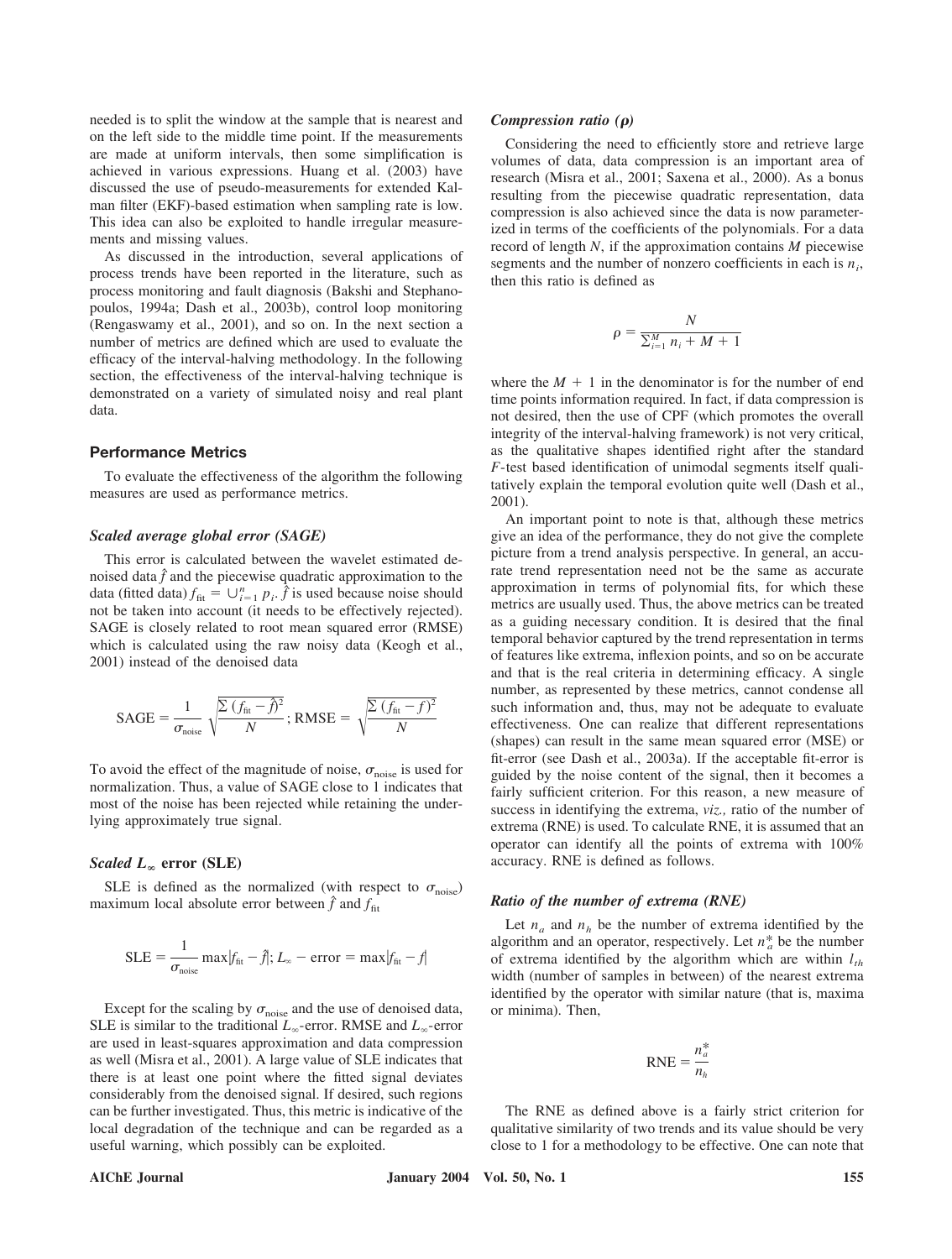**Table 1. Functional Forms for Simulated Signals**

| Case           | <b>Functional Form</b>                                                                                                                               |     |  |  |  |
|----------------|------------------------------------------------------------------------------------------------------------------------------------------------------|-----|--|--|--|
|                | Gaussian signal: $y = 20e^{-[(x-\mu)^2/2\sigma^2]}$ ,<br>$(\mu = 150, \sigma = 40)$                                                                  | 300 |  |  |  |
| $\overline{2}$ | $y = \begin{cases} 80 + 1.2t & \text{if } 1 \le t \le 150 \\ 400 & \text{if } 150 < t \le 300 \end{cases}$                                           | 300 |  |  |  |
|                |                                                                                                                                                      |     |  |  |  |
| 3              | y = Case 2 & 30 sin $\left(\frac{t}{20}\right)$ & $\begin{cases} 40 & \text{if } 50 \le t \le 100 \\ 600 & \text{if } 200 \le t \le 250 \end{cases}$ | 300 |  |  |  |

the inflexion points have not been included in the above definition due to two reasons. First, around the point of inflexion, the slope is non-zero and fairly constant in a wide region. Accurate identification of such points from noisy data is quite difficult for any method. Secondly, such points are not very critical for qualitative comparison (Dash et al., 2003a). In the case studies presented in the next section, the metrics SAGE, SLE and  $\rho$  are reported for all cases, but RNE is calculated and reported for first simulated signal only.

# **Case Studies**

In this section the application of the above algorithm is demonstrated on a variety of simulated and industrial data to evaluate its efficacy. To estimate the noise in all the signals, the *db3 wavelet* with filter coefficients [0.2352, 0.5706, 0.3252,  $-0.0955, -0.0604, 0.0249$ ] and soft thresholding is used (see the Appendix). Unless otherwise stated, values of all the parameters are as stated in the section on parameters. Two types of case studies are presented: (i) trend extraction from general simulated data for which the functional form of the true (exact) signal is known, and (ii) trend extraction from the data from a real plant.

## *Simulated data*

Three base case simulated signals of varying complexities are generated. The functional forms of the base case signals are shown in Table 1. Noise (with different characteristics and magnitude) is added to different signals to reflect variety and evaluate the efficacy of the method. To denoise these signals, unless otherwise stated, a single level estimation of noise scale is used and  $\sigma_{\text{noise}}$  is calculated only once by using the entire signal. Table 2 shows the amount of added noise  $(\sigma)$  and estimated noise ( $\sigma_{noise}$ ) along with the performance metrics for



**Figure 4. Simulated Case 1: a Gaussian signal.**

all the signals.  $\sigma_{\text{noise}}$  is seen to be close to the simulated noise. A detailed discussion on all the 3 cases is presented next.

*Case 1: A Gaussian.* This is a simple signal with only few primitives. It is easier to compare the effect of noise characteristics on a simple signal like this. The extracted trends for the signal with a low white noise ( $\sigma = 1$ , SNR = 7.07) are shown in Figure 4a. The denoised signal and the manually identified extrema are also shown. The manually identified trend itself is not shown since the figure is already crowded. One can see that the fitted data is in good agreement with the denoised data. Further, the point of maxima is identified. Next, some variations of this signal are considered.

Figure 4b shows the Gaussian signal with more noise ( $\sigma$  = 4). Although the single maximum point has been identified, it is easy to see that some distortion has occurred. Near the maxima, the fitted data deviates considerably from the denoised data. Also, the number of primitives has decreased. Thus, as SNR decreases, performance degradation should be expected. Figure 4c shows the Gaussian signal with a mixture of Gaussian noise added to it (see Dash et al., 2003a) for details of noise generation). Similarly, Figure 4d shows the trends extracted for the Gaussian signal with Poisson noise added to it. As it can be seen in Figures 4c– d, the results are quite similar to the case shown in Figure 4a. Notice that  $\sigma_{\text{noise}}$  for all

| Case | Fig. no. | Added noise $(\sigma)$ | Est. noise $(\sigma_{\text{noise}})$ | SAGE | <b>SLE</b> | o     | <b>RNE</b> |
|------|----------|------------------------|--------------------------------------|------|------------|-------|------------|
|      | 4(a)     | 1.00                   | 0.97                                 | 1.05 | 3.25       | 20.00 | 1/1        |
|      | 4(b)     | 4.00                   | 3.81                                 | 0.99 | 2.77       | 33.33 | 1/1        |
|      | 4(c)     | N/A                    | 0.99                                 | 1.11 | 4.46       | 16.67 | 1/1        |
|      | 4(d)     | N/A                    | 1.01                                 | 1.14 | 4.50       | 17.65 | 1/1        |
|      | 4(e)     | N/A                    | 0.86                                 | 1.16 | 3.10       | 9.38  | 2/2        |
|      | 4(f)     | N/A                    | 1.00                                 | 1.14 | 2.70       | 15.79 | 2/2        |
|      | 5(a)     | 4.00                   | 4.70                                 | 1.40 | 13.62      | 16.67 | N/A        |
|      | 5(b)     | 16.00                  | 17.78                                | 1.06 | 4.89       | 33.33 | N/A        |
|      | 5(c)     | 64.00                  | 64.31                                | 1.11 | 3.58       | 42.86 | N/A        |
|      | 6(a)     | 4.00                   | 7.69                                 | 5.12 | 40.93      | 4.48  | N/A        |
| 3    | 6(b)     | 16.00                  | 25.38                                | 1.52 | 8.07       | 5.88  | N/A        |
|      | 6(c)     | 64.00                  | 71.48                                | 1.22 | 3.40       | 27.27 | N/A        |

**Table 2. Performance Metrics for Simulated Signals**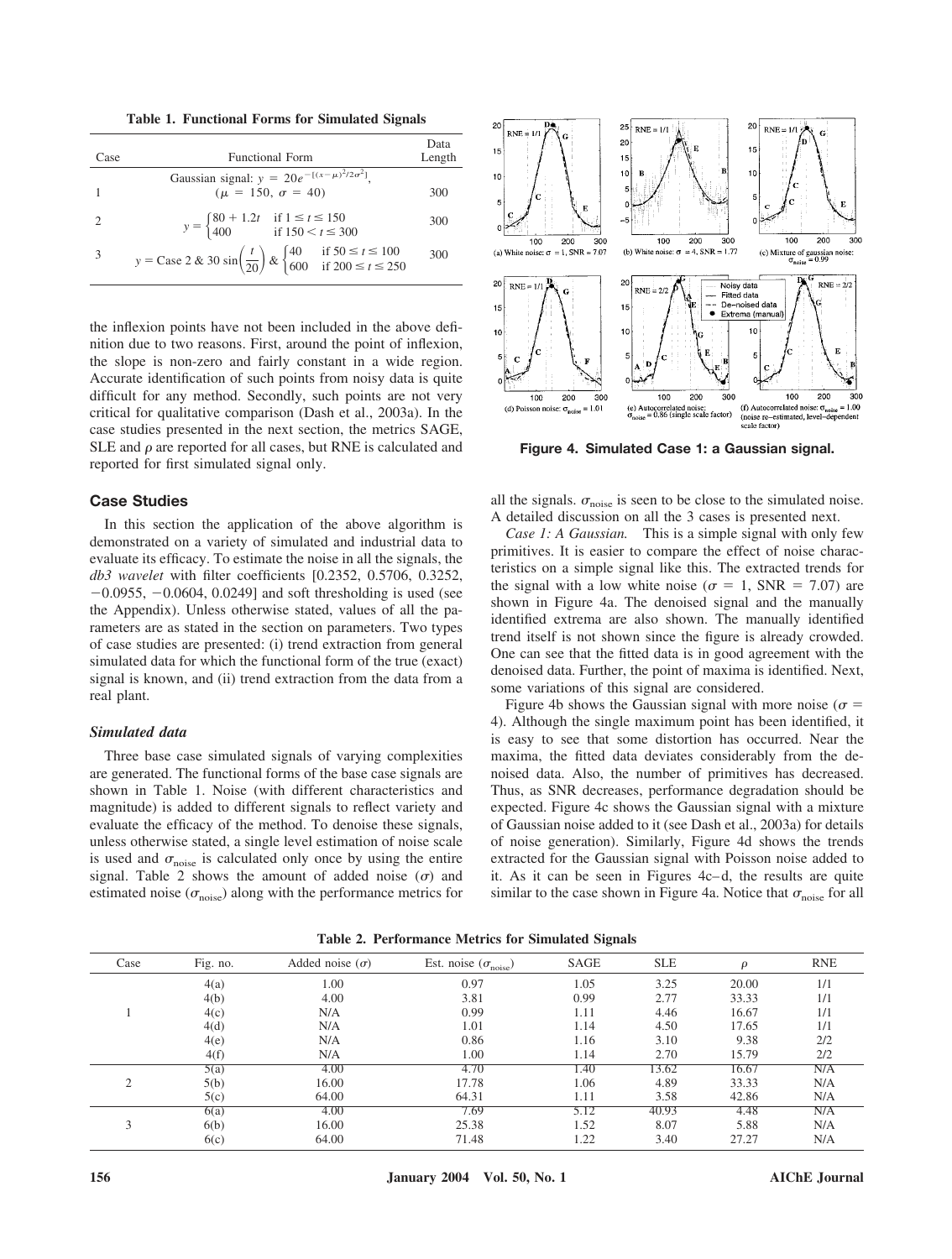

**Figure 5. Simulated Case 2: a ramp and step signal.**

the three cases (a, c, and d) is close to 1. In Figure 4d, a false **A** primitive (for a short duration only) has been identified by the jump identification procedure at the left end of the signal.

Figure 4e shows the Gaussian corrupted with autocorrelated noise (see Dash et al., 2003a) for parameters). The extracted trends are poor in several regions. Also, a number of primitives are identified. Here,  $\sigma_{\text{noise}}$  has been estimated using a single scale factor. So,  $\sigma_{\text{noise}}$  is estimated using a level-dependent scale factor which results in larger value of  $\sigma_{\text{noise}}$ . Further,  $\sigma_{\text{noise}}$  is re-estimated in each segment (if the length criterion is satisfied). The results of trend extraction by using the new noise estimate are shown in Figure 4f. Two extrema points are identified by the interval-halving methodology, as well as manually. It is clear that the performance has improved. Thus, when in doubt about the nature of the noise, it is best to re-estimate  $\sigma_{\text{noise}}$  and to use level-dependent scale factor in wavelet-based denoising. As listed in Figures 4a–4f, RNE is 1 for all variants of the Gaussian signal.

*Case 2: A Ramp Followed by a Positive Step Change.* The purpose of including this example is to show that the framework is able to identify significant jump changes near the ends of the segments. A smaller value of  $l_{th}$  (=6) is used. In Figure 5a, the step change is automatically identified since the nearby region in which interval halving took place was small, so *F*-test was sufficient. Figure 5b shows a scenario where noise is large enough so that *F*-test does not identify the small segment exhibiting the step change. The jump identification algorithm identifies the step change because it is significant. No jumps are identified in Figure 5c since the step change is not significant (as compared to noise). Certainly, it is true that this step change can be detected manually.

*Case 3: Superposition of Case 2, a Sine Signal and Some Steps.* As the origin of the signal suggests, this example (Figure 6) is used to show that if the methodology works well on certain characteristic signals (such as sinusoid, triangular, ramp, step change, and so on) then good performance can be expected for composite signals too.  $l_{th} = 6$ . The extrema points are not shown in the figure, but it is clear that most of the important points (mostly step changes in this case) are identified with good accuracy when SNR is fairly high  $(>10)$ . The SNR for the signal shown in Figure 6c is not close to 1, but still performance has degraded considerably. A closer look at the noisy signal reveals that even an operator cannot identify the true trends with good accuracy, meaning that the correspondence between the SNR and encapsulation of qualitative trends is not very strong when a number of step changes are present. Still, the general result that performance degrades as SNR decreases holds true.

It is apparent from all these cases that the method performs very well in extracting all crucial features provided SNR is large enough. Table 2 reports the performance metrics. Of particular importance are SAGE (column 5) and RNE (column 8). SAGE is close to 1 in most of the cases. SLE (column 6) is also not very large. There are few exceptions to this. SAGE and SLE are quite large for the scenarios shown in Figures 5a, 6a, and 6b because of step changes. Since the step changes occur over just one sample time and the fitted data tries to approximate these step changes over a window of at least  $l_{th}/2$  data points, the mismatch is unavoidable. Hence, SAGE and SLE are quite large for these cases. For Figure 6a, these values are extremely high (SAGE  $= 5.12$  and SLE  $= 40.93$ ) since there are many step changes and noise is small. In fact, even waveletbased denoising results in excessive smoothing near step changes and overestimates the noise (see the respective figures and compare column 3 and 4 of Table 2). Notice that it is believed that such a level of SLE is acceptable because reconstruction of the data from the compressed data results in a denoised signal and not in a noisy signal. The SIX SIGMA rule indicates that SLE as large as 3 (or slightly more) can be accepted. Compression ratios also are quite high (4 – 42).

# *Industrial data*

In this section, through four different data sets each corresponding to a different sensor, the methodology would be tested and the effect of various options (such as use of single vs. level-dependent scale factor, one time estimation vs. reestimation of noise, and so on) would be analyzed. In general these signals are more rough compared to the smooth nature of the simulated signals above. Also, since the nature of the noise



**Figure 6. Simulated Case 3: superposition of Case 2, 30 sin(***t***/20) and steps.**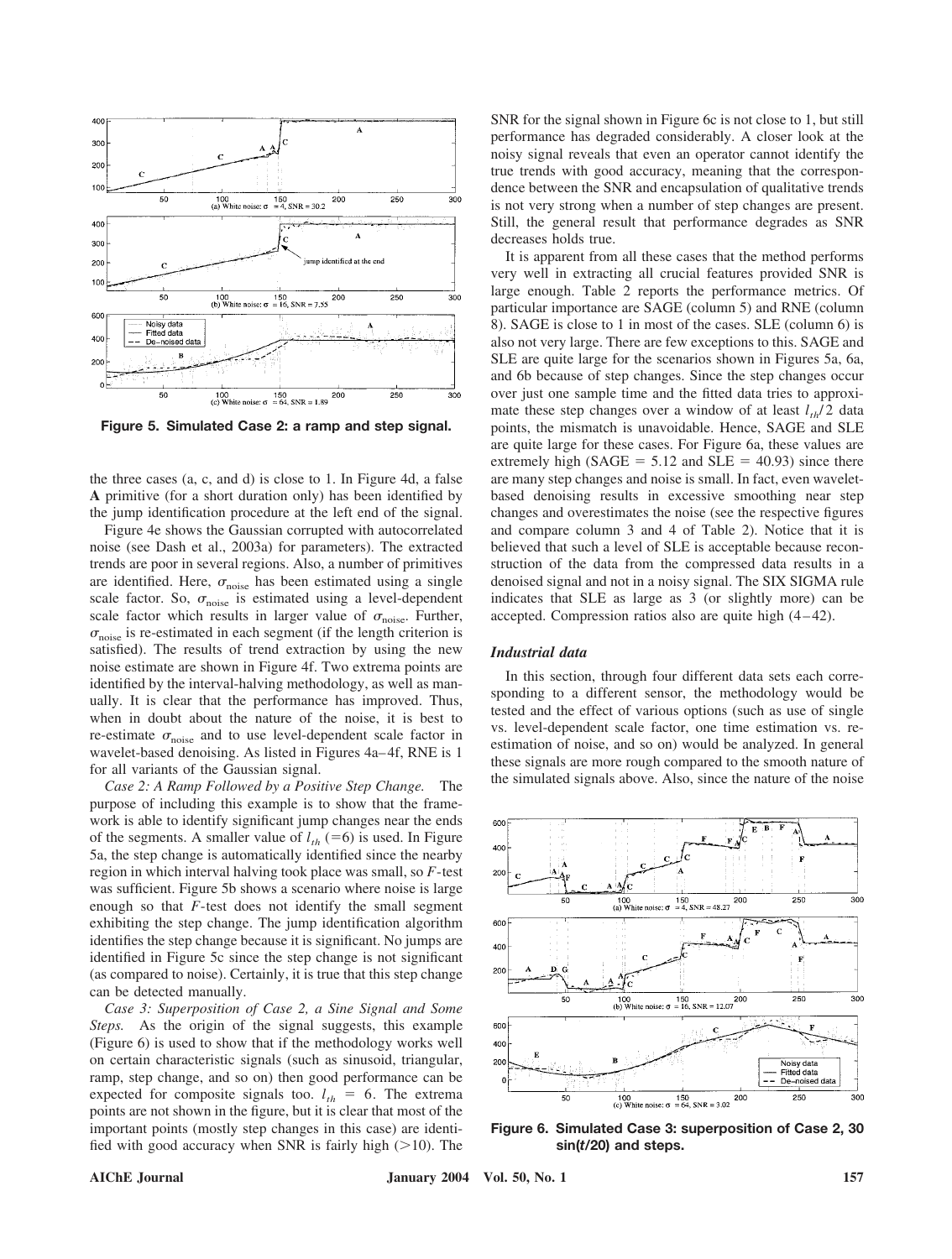**Table 3. Performance Metrics for Industrial Signals**

| Case | Fig. No.        | <b>SNR</b> | <b>SAGE</b> | <b>SLE</b> | ρ     |
|------|-----------------|------------|-------------|------------|-------|
|      | 7a              | 32.15      | 1.09        | 7.54       | 8.95  |
|      | 7b              | 32.15      | 0.97        | 4.74       | 7.62  |
|      | 7c              | 14.14      | 0.91        | 3.22       | 20.88 |
|      | 7d              | 14.14      | 0.69        | 4.54       | 11.26 |
|      | 8a              | 10.84      | 1.01        | 3.79       | 20.88 |
| 2    | 8b              | 10.84      | 0.90        | 3.15       | 16.38 |
|      | 8c              | 10.23      | 1.00        | 3.67       | 25.28 |
|      | 8d              | 10.23      | 0.85        | 3.10       | 17.15 |
| 3    | 9               | 23.68      | 2.12        | 24.23      | 10.60 |
| 4    | 10a             | 6.44       | 1.30        | 5.80       | 7.17  |
|      | 10 <sub>b</sub> | 6.44       | 1.12        | 5.58       | 14.41 |

is not known *a priori,* nonwhite noise is assumed and the level-dependent estimation of noise scale (see the appendix) is used for calculation of  $\sigma_{\text{noise}}$ . In the first two data sets, single scale factor-based estimate of  $\sigma_{\text{noise}}$  is used to study the effect of scale factor. The values of the performance metrics for all the data sets (and all the cases for each data set) are listed in Table 3. In Table 3, SAGE and SLE are listed in columns 4 and 5, respectively. The values of these metrics (SAGE is close to 1 and SLE is not much greater than 3.5 for most of the cases) indicate that the fits are very good. The compression ratio is also good (7–25). Discussion on trend extraction for each data set is presented below.

*Case 1: A Signal with High SNR.* As shown in Figure 7, four (all possible) different combinations of the two options *viz.* choice of scale factor and choice on the noise estimation have been considered. Since the figures are already complicated, manual identification of the trends is not attempted. A glance at the four plots shows that data is fitted quite well in each case. The trends shown in Figure 7c are good despite some smoothing at the two ends. The trends shown in Figure 7a–7b reveal that the low value of  $\sigma_{\text{noise}}$  (single scale factor) has resulted in too many small segments. The trend shown in Figure 7d is the best among the four trends shown. Although the noise content in different parts of the signal appears the same, the local noise estimate (re-estimation of noise) provides better results as compared to the global noise estimate since the



**Figure 7. Industrial Case 1: trends in a signal with high SNR (adaptive windows).**



**Figure 8. Industrial Case 2: a signal with stationary noise and moderate SNR.**

former is a better representative of the noise in the region containing the segment under consideration.

*Case 2: A Signal with Stationary Noise and Moderate SNR.* Similar to the previous case, trends are extracted using four combinations of scale factor and noise estimation. The trends are shown in Figures 8a– 8d. The trends in each subplot represent the signal closely. This means that a white noise sequence can characterize the noise. Also, the noise content in different part of the signal does not vary much (that is, quite stationary), although one may say that a particular trend is better as compared to the others in certain parts of the signal. For example, in Figure 8b, the **C** primitive in the time interval [490 608] represents the data better as compared to the corresponding primitive (in that region) in other plots.

*Case 3: Use of Eq. 13.* This example is used to show the improvement in fit when Eq. 13 (see the appendix) is used. The extracted trend ( $\sigma_{\text{noise}}$  re-estimated with level-dependent scale factor) is shown in Figure 9. Equation 13 has been used to constrain the constant polynomial fits. Consider the first four



**Figure 9. Industrial Case 3: use of Eq. 13 to restrict constant fit.**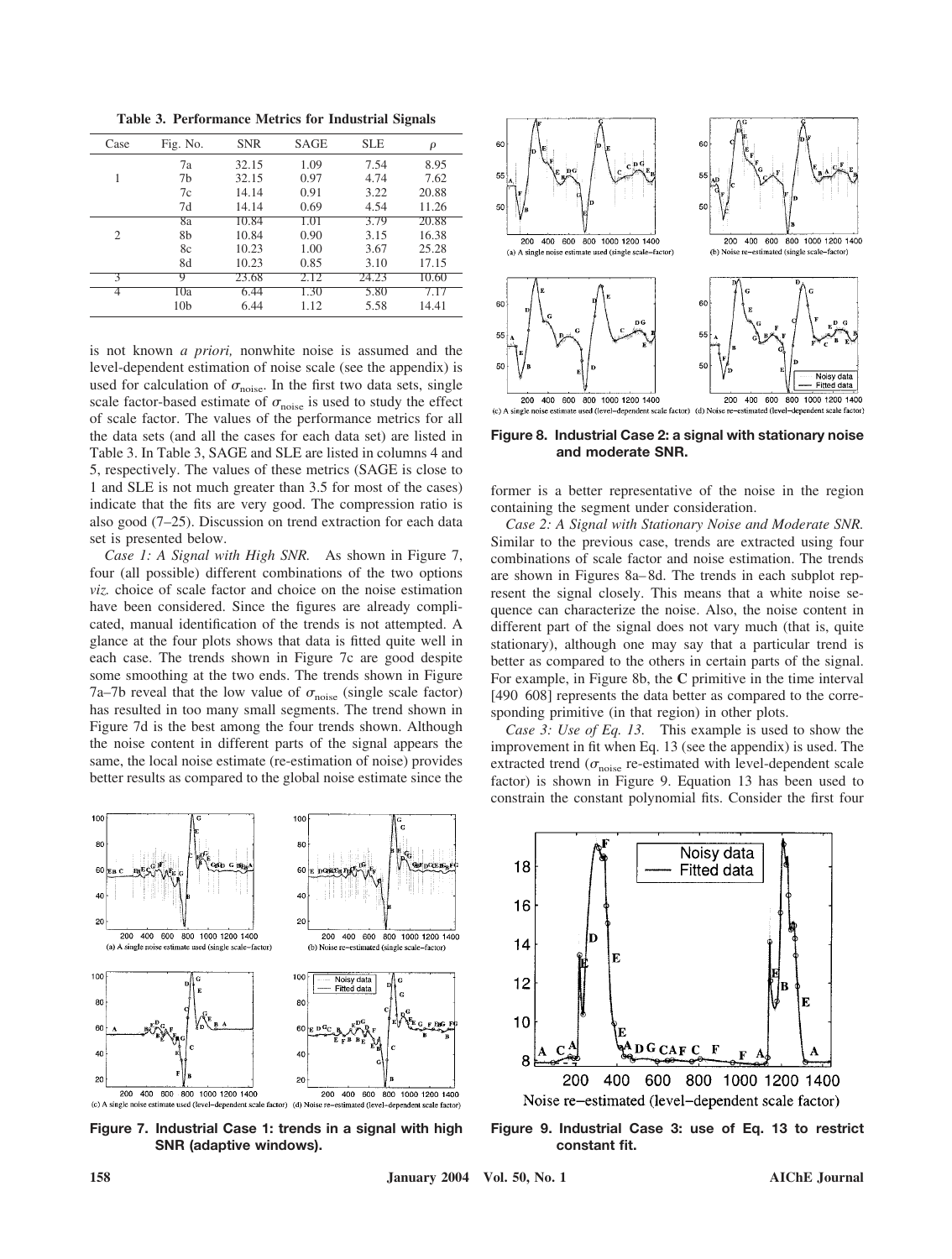primitives (**ACAA**). These primitives fit the data quite well. If the second primitive (**C**) were to be an **A** primitive, then (due to the continuity condition) the fitted data would have been far from the noisy data (see the dotted lines). Indeed, this is what happens if Eq. 13 is not used. As mentioned in the Appendix, the reason is that the sub-global estimate of  $\sigma_{\text{noise}}$  (based on 128 data points which include the current segment and some future points) is much larger than the local noise content. Since such problems cannot be avoided completely even by reducing the minimum length for noise estimation, use of Eq. 13 is a good alternative.

*Case 4: Improvement Due to Re-estimation of*  $\sigma_{noise}$ . In the previous three cases, it has been found that the sub-global estimate (which is even a local estimate if  $l \ge 128$ ) of  $\sigma_{\text{noise}}$ improves the quality of the fitted data. Still, the effect of re-estimation was not well clear since the variation in the noise was not much. In this example, a signal with large variation in the noise in different parts of the signal is considered. Figures 10a and 10b show the extracted trends from the signal without and with re-estimation of  $\sigma_{\text{noise}}$ , respectively. Needless to say, the trend shown in Figure 10b is much better, as compared to that shown in Figure 10a. Notice that level-dependent scale factor is used in both the cases. As shown in Figure 10b, the noise in the data segment [1 550] is much larger as compared to the noise in the rest of the signal. That is why re-estimation of noise has resulted in much better fit. In the first two segments, most of the noise is rejected. In the remaining portion, the signal is tracked well.

Through the four industrial examples presented above, it can be concluded that the best options for trend extraction are use of level-dependent scale factor for the estimation of  $\sigma_{\text{noise}}$  and re-estimation of  $\sigma_{\text{noise}}$ . In fact, to decide whether or not reestimation is necessary, one can estimate noise in different parts of the signal and find out whether or not they differ (*F*-test can be conveniently used here). A comparative analysis of the four cases is carried out using Table 3. The value of SAGE is very good except for Case 3. Ironically, the fit appears very good (Figure 9). This can be explained as follows. The value of SAGE is calculated using  $\sigma_{\text{noise}}$  and the denoised signal estimated from the entire noisy signal, but  $\sigma_{\text{noise}}$  is re-estimated during trend identification. When a signal is very long, denoising can lead to considerable smoothing and, hence, although a fitted trend (data) might seem to capture the important features well, it might deviate from the denoised data. Essentially, the aggregate metric SAGE does not really reflect the fit criteria well in such a case. In fact, if SAGE were to be calculated using the fitted data and the noisy data, its value would have been much closer to 1. The above explanation also



**Figure 10. Industrial Case 4: improvement due to re**estimation of  $\sigma_{\text{noise}}$ .

accounts for large values of SLE for Case 3 and Case 4, although in Case 3, it is excessively large because of few sharp peaks, such as at sample 1141 (not visible in Figure 9). A large value of SLE for the trend shown in Figure 7a is due to poor fit (forced termination of interval-halving at small lengths). Another important observation in Table 3 (column 3, SNR) is that the noise in the signal used in Case 1 is non-white noise since the values of SNR with a single scale factor and a leveldependent scale factor differ from each other considerably. In Case 2, the noise is almost white noise.

# **Conclusions**

Qualitative trend analysis is a simple yet powerful method to reason about system behavior using historical data, more so when fundamental knowledge is absent or minimal. Identification of qualitative trends from any type of signal is the first step in qualitative trend analysis. The main challenge lies in automating the task while not losing accuracy. The primitivesbased trend language is used to represent trends, since it is a simple scheme and could capture any type of sensor behavior. To this end, a simple strategy based on interval-halving is presented in this article. The idea is to locate a sequence of unimodal regions characterizing the data using the leastsquares polynomial fits to parameterize the data quantitatively. To estimate the significance of fit-errors, the noise estimated using wavelet-based denoising is used. Step changes (if any) in the signal are identified using an outlier detection methodology. Once the unimodal regions are obtained, a constrained polynomial fit is used to fine-tune the polynomials to ensure continuity of the fitted data across consecutive unimodal regions. The primitives are easily assigned to the unimodal segments using the derivative signs which are also tested for their statistical significance. While the strategy outlined is sound, certain variations can be employed to deal with some specific cases. Utilization of orthogonal polynomials such as Legendre instead of the usual  $(1, x, x^2)$  quadratics might simplify calculations and yield better results. However, the fundamental idea of interval-halving is a robust one and would work across a broad variety of cases. The main benefit of this procedure is the complete automation of the task of trend extraction. All the parameters used in the methodology can be easily tuned and guidelines have been provided for the same. The technique has been exhaustively tested on several cases, both simulated and real, and is seen to perform very well. As an added bonus, data compression (with high compression ratio) is also achieved.

# **Notation**

- $I =$  an identity matrix of appropriate order
- $J =$  decomposition level in wavelet analysis
- $L =$  Lagrangian function
- $M =$  total number of unimodal segments
- $N =$  total number of data points in the signal, normal distribution
- $RNE =$  ratio of the number of extrema
- $SAGE = scaled average global error$ 
	- $SLE = \text{scaled } L_{\infty}$  error
		- $T =$  time matrix in least-squares estimation:  $y = T\beta + e$
		- $U_i = i^{\text{th}}$  unimodal region
- $W_{id}$  = identification window  $W_1$ ,  $W_2$  = windows for outlier detection near the two ends of a primitive
- $d = DWT$  detail coefficients  $d1$ ,  $d2 =$  first and second derivatives
- **AIChE Journal January 2004 Vol. 50, No. 1 159**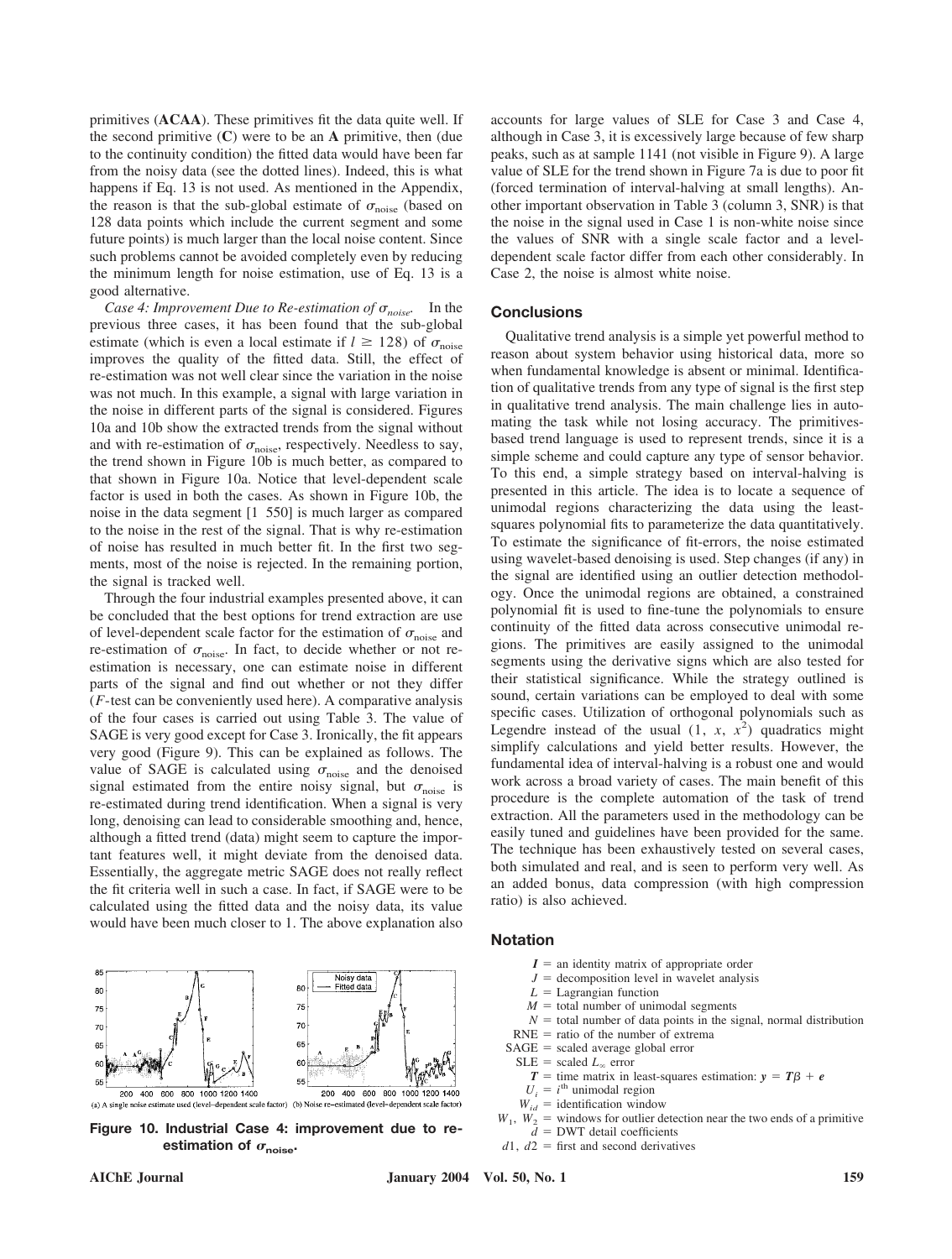$e(t)$ ,  $e$  = error signal

- $f(t) =$  unknown true data
- $\hat{f}(t)$  = wavelet estimated denoised data  $l =$  length of a segment
- 
- $p_i$  = piecewise polynomial in the *i*<sup>th</sup> region
- $s = DWT$  smooth coefficients  $s_i$  = standard deviation of  $\hat{\beta}_i$
- $t, \, \dot{T} = \text{time}$
- $t_{d1=0}$  = normalized time where first derivative is zero
- $y(t)$ ,  $y =$  sensor data
	- $\bar{y}$  = unknown true data (described exactly by a polynomial)
	- $\hat{y}$  = unbiased estimate of  $\bar{y}$

## *Subscripts*

- $f = \text{final}$  (last) time, function
- $half = middle point of the segment to be halved$
- $high, low = upper and lower limits, respectively$ 
	- $i =$  generic index with no specific connotation, initial time
	- $j$  = level *j* in multiscale wavelet analysis, generic index
	- $k =$  generic index with no specific connotation
	- $max =$  maximum value of  $n_1$  or  $n_2$
	- $n =$  order of a polynomial
	- $new$  = values of  $d1_0$ ,  $d1_1$  and  $d2$  after *t*-test
	- $t =$  normalized time
	- $th =$  threshold
	- $1 =$  unimodal segment, or segment 1 in CPF
	- $2 =$  signal used for estimation of  $\sigma_{\text{noise}}$ , or segment 2 in CPF

## *Greek letters*

- $\Sigma$  = variance-covariance matrix
- $\alpha$  = significance level
- $\hat{\beta}$  = least-squares estimated quadratic coefficients:  $\hat{v} = T\hat{\beta}$
- $\beta$  = actual quadratic coefficient:  $y = T\beta + e$
- $\delta_c(x)$  = coefficients shrinkage function
- $\epsilon_{fit}^2$  = polynomial fit error
- $\lambda$ ,  $\mu$  = Lagrange parameters in CPF
	- $\nu$  = degrees of freedom
	- $\phi$  = scaling function
	- $\psi$  = wavelet function
	- $\rho$  = compression ratio
	- $\sigma$  = standard deviation of the added noise
- $\sigma_{noise}^2$  = estimated noise variance
	- $\hat{\sigma}$  = Median Absolute Deviation (MAD) function for noise scale estimation
	- $\sigma_i$  = noise scale at level *j*

## **Literature Cited**

- Bakshi, B. R., and G. Stephanopoulos, "Representation of Process Trends—III. Multiscale Extraction of Trends from Process Data," *Comput. & Chem. Eng.,* **18**(4), 267 (1994a).
- Bakshi, B. R., and G. Stephanopoulos, "Representation of Process Trends—IV. Induction of Real-Time Patterns from Operating Data for Diagnosis and Supervisory Control," *Comput. & Chem. Eng.,* **18**(4), 303 (1994b).
- Bartle, R., *Elements of Real Analysis,* Wiley, New York (1976).
- Cheung, J. T., and G. Stephanopoulos, "Representation of Process Trends—Part I. A Formal Representation Framework," *Comput. & Chem. Eng.,* **14**(4/5), 495 (1990).
- Dash, S., "Data-Driven Qualitative and Model-Based Quantitative Approaches to Fault Diagnosis," PhD Thesis, Purdue University (2001).
- Dash, S., M. R. Maurya, R. Rengaswamy, and V. Venkatasubramanian, "A Novel Interval-Halving Framework for Automated Identification of Process Trends: Extended Version," Technical Report CIPAC-03-3, Purdue University (2003a).
- Dash, S., R. Rengaswamy, and V. Venkatasubramanian, "A Novel Interval Halving Algorithm for Process Trend Identification," 4<sup>th</sup> IFAC Work*shop on On-Line Fault Detection & Supervision in the Chemical Process Industries,* Korea, 155 (2001).
- Dash, S., R. Rengaswamy, and V. Venkatasubramanian, "Fuzzy-Logic

based Trend Classification for Fault Diagnosis of Chemical Processes," *Comput. & Chem. Eng.,* **27**(3), 347 (2003b).

- Davis, J. F., B. R. Bakshi, K. A. Kosanovich, and M. J. Piovoso, "Process Monitoring, Data Analysis and Data Interpretation," *Proc. of the First Int. Conf. on Intelligent Systems in Process Eng.,* Snowmass Village, CO, G. Stephanopoulos, J. F. Davis, and V. Venkatasubramanian, eds., CACHE Corp., University of Texas, Austin, TX, 1 (July 9-14, 1995).
- Donoho, D. L., and I. M. Johnstone, "Ideal Spatial Adaptation via Wavelet Shrinkage," *Biometrika,* **81**(3), 425 (1994).
- Huang, Y. J., G. V. Reklaitis, and V. Venkatasubramanian, "A Heuristic Extended Kalman Filter Based Estimator for Fault Identification in a Fluid Catalytic Cracking Unit," *Ind. Eng. Chem. Res.,* **42**(14), 3361 (2003).
- Janusz, M., and V. Venkatasubramanian, "Automatic Generation of Qualitative Description of Process Trends for Fault Detection and Diagnosis," *Eng. Applic. Artif. Intell.,* **4**(5), 329 (1991).
- Jimenez, S., S. Bulgakov, and L. Vazquez, "Efficient Shooting Algorithms for Solving the Nonlinear One-Dimensional Scalar Helmholtz Equation," *Applied Mathematics and Computation,* **95**(2–3), 101 (1998).
- Kennedy, J. P., "Data Treatment and Applications—Future of Desktop," *Proc. of Foundations of Computer-Aided Process Operations,* Mount Crested Butte, CO, D. W. T. Rippin, J. C. Hale, and J. F. Davis, eds., CACHE Corp., University of Texas, Austin, TX 1 (1993).
- Keogh, E. J., S. Chu, D. Hart, and M. J. Pazzani, "An Online Algorithm for Segmenting Time Series," *IEEE Int. Conf. on Data Mining ICDM,* San Jose, CA, IEEE Computer Society, Los Alamitos, CA. 289 (Nov. 29 – Dec. 2, 2001).
- Kiefer, J., "Optimum Sequential Search and Approximation Methods under Minimum Regularity Assumptions," *J. Soc. Ind. Appl. Math.,* **5**(3), 105 (1957).
- Konstantinov, K. B., and T. Yoshida, "Real-Time Qualitative Analysis of the Temporal Shapes of (Bio)process Variables," *AIChE J.,* **38**(11), 1703 (1992).
- Krongold, B. S., K. Ramchandran, and D. L. Jones, "Computationally Efficient Optimal-Power Allocation Algorithms for Multicarrier Communication Systems," *IEEE Trans. Communications,* **48**(1), 23 (2000).
- Mah, R. S. H., A. C. Tamhane, S. H. Tung, and A. N. Patel, "Process Trending with Piecewise Linear Smoothing," *Comput. & Chem. Eng.,* **19**(2), 129 (1995).
- Maurya, M. R., "Integrating Causal Models and Trend Analysis for Process Fault Diagnosis," PhD Thesis, Purdue University (2003).
- Misra, M., S. Kumar, S. J. Qin, and D. Seemann, "Error Based Criterion for On-line Wavelet Data Compression," *J. of Process Control,* **11**(6), 717 (2001).
- Misra, M., H. H. Yue, S. J. Qin, and C. Ling, "Multivariate Process Monitoring and Fault Diagnosis by Multi-scale PCA," *Comput. & Chem. Eng.,* **26**(9), 1281 (2002).
- Muske, K., J. Young, P. Grosdidier, and S. Tani, "Crude Unit Product Quality Control," *Comput. & Chem. Eng.,* **15**(9), 629 (1991).
- Najim, K., and M. M. Saad, "Adaptive Control: Theory and Practical Aspects," *J. of Process Control,* **1**(2), 84 (1991).
- Paritosh, P. K., and R. Rengaswamy, "Interval-Halving Techniques for Process Trend Identification," Technical Report PROCISS-99-01, I.I.T. Bombay, Mumbai, India (1999).
- Peters, M. S., and K. D. Timmerhaus, *Plant Design and Economics for Chemical Engineers,* 4th ed., McGraw-Hill, New York (1990).
- Rengaswamy, R., T. Hagglund, and V. Venkatasubramanian, "A Qualitative Shape Analysis Formalism for Monitoring Control Loop Performance," *Eng. Applic. Artif. Intell.,* **14**(1), 23 (2001).
- Rengaswamy, R., and V. Venkatasubramanian, "A Syntactic Pattern-Recognition Approach for Process Monitoring and Fault Diagnosis," *Eng. Applic. Artif. Intell.,* **8**(1), 35 (1995).
- Saxena, S. C., V. Kumar, and S. T. Hamde, "ECG Data Compression using Non-redundant Templates," *IETE Tech. Rev.,* **17**(5), 299 (2000).
- Sebzalli, Y., R. Li, F. Chen, and X. Wang, "Knowledge Discovery from Process Operational Data for Assessment and Monitoring of Operator's Performance," *Comput. & Chem. Eng.,* **24,** 409 (2000).
- Vedam, H., "OP-AIDE: An Intelligent Operator Decision Support System for Diagnosis and Assessment of Abnormal Situations in Process Plants," PhD Thesis, Purdue University (1999).
- Whiteley, J. R., and J. F. Davis, "Knowledge-Based Interpretation of Sensor Patterns," *Comput. & Chem. Eng.,* **16**(4), 329 (1992).
- Witkin, A. P., "Scale-space Filtering," *Proc. Int. Joint Conf. Artificial*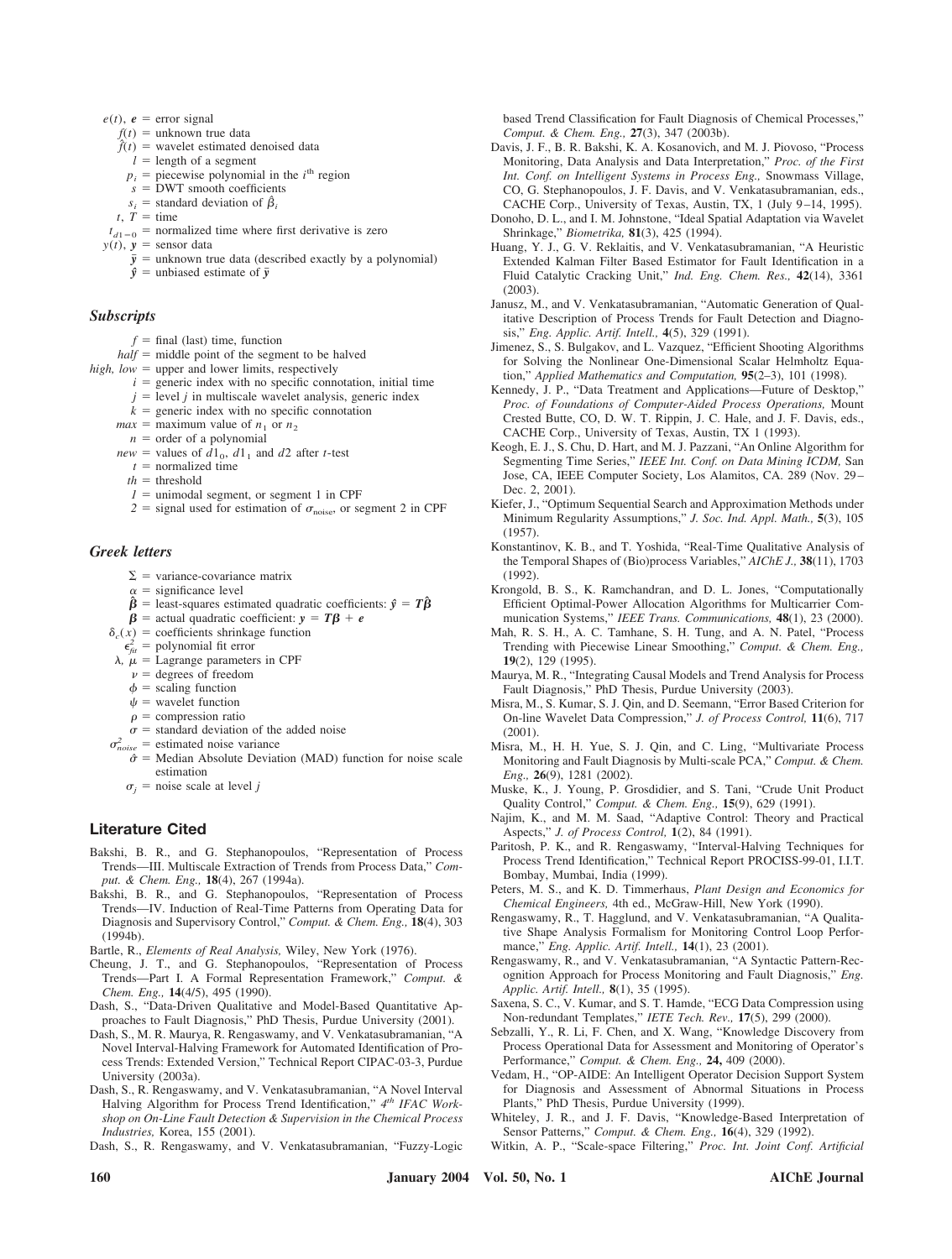*Intell.,* Karlsruhe, Germany, A. Bundy, ed., Morgan Kaufmann Publishers, San Francisco, 1019 (Aug. 8-12, 1983).

Yabuki, Y., T. Nagasawa, and J. F. MacGregor, "Industrial Experiences with Product Quality Control in Semi-batch Processes," *Comput. & Chem. Eng.,* **26**(2), 205 (2002).

# **Appendix**

# *Wavelet denoising for noise estimation*

Wavelet denoising is used to estimate the noise parameter in the interval-halving based trend extraction approach. The most important advantage of wavelet-based analysis is the requirement of minimal *a priori* information. Their excellent timefrequency localization allows good nonparametric statistical estimation of the true, that is, denoised, data. Any process signal can be represented as

$$
y(t) = f(t) + e(t)
$$
 (A1)

where  $y(t)$  = noisy data,  $f(t)$  = unknown "true" signal and  $e(t)$  (noise) is usually assumed to be independent and identically distributed (IID) normal errors  $\sim N(0, \sigma^2)$ . The orthogonal wavelet series approximation to a continuous time signal *y*(*t*) is given by

$$
y(t) \approx \sum_{k} s_{j,k} \phi_{j,k}(t) + \sum_{j=1}^{j=J} \sum_{k} d_{j,k} \psi_{j,k}(t)
$$
 (A2)

where *J* is the number of multiresolution components (or scales), and *k* is the number of coefficients at level *j*.  $s_{J,k}$  are called smooth coefficients and  $d_{J,k}$ , ...,  $d_{1,k}$  are the detail coefficients. The functions  $\phi_{j,k}(t)$  and  $\psi_{j,k}(t)$  are approximating wavelet functions generated from  $\phi$  and  $\psi$  by scaling (factor  $2^j$ ) and translation (parameter  $2^j k$ ). When a discrete signal  $y_1, y_2, \ldots, y_n$  (sampled data) is used, this approximation is referred to as the Discrete Wavelet Transform (DWT).

There exists an impressive theory for nonparametric regression and smoothing based on wavelet shrinkage (Donoho and Johnstone, 1994). The principle consists of (1) applying the DWT, (2) shrinking the small coefficients to zero, and (3) applying the inverse discrete wavelet transform (IDWT). The shrinking of wavelet coefficients usually is defined by the shrinkage function  $\delta_c(x)$ , ( $c = \text{shrinkage threshold}$ ). The threshold is given usually as  $c_j = \lambda_j \sigma_j$  where  $\lambda_j$  is the threshold rule and  $\sigma_j$  is the noise scale. Usually,  $\lambda$  is taken to be the universal threshold defined by  $\sqrt{2 \log N}$  ( $N =$  sample size) and results in high degree of smoothness. In cases of white noise, the finest scale detail coefficients  $d_1$  are used to estimate a single scale factor for all levels whereas for nonwhite noise, a level-dependent scale factor is estimated as  $\sigma_i$  =  $\hat{\sigma}(\boldsymbol{d}_j)$ . The  $\hat{\sigma}$  is the Median Absolute Deviation (MAD) function, a highly robust estimate of scale. The estimated sensor noise ( $\sigma_{\text{noise}}$ ) and signal/noise ratio (SNR) can then be simply estimated as  $(\hat{f}(t))$  is the wavelet estimated denoised function of *f* )

$$
\sigma_{\text{noise}} = \sigma(y(t) - \hat{f}(t))
$$

$$
SNR = \frac{\sigma_f}{\sigma_{\text{noise}}} \tag{A3}
$$

## *Constrained least-squares-based polynomial fit*

Constrained polynomial fit (CPF) is used to refine the order and the coefficients of the fitted polynomials to ensure continuity between two adjacent segments (and hence continuity in the overall fitted signal). See Dash et al. (2003a) for other applications of CPF. In this section, first the CPF formulation and its solution is presented. Then, various related quantities (such as degrees of freedom and covariance) are calculated and issues are discussed. Let the standard polynomial fit problem in the two consecutive segments (call them segment 1 and 2) be (see Figure A1)

$$
\mathbf{y}_1 = \mathbf{T}_1 \boldsymbol{\beta}_1 + \mathbf{e}_1; \mathbf{y}_2 = \mathbf{T}_2 \boldsymbol{\beta}_2 + \mathbf{e}_2 \tag{A4}
$$

where the subscripts 1 and 2 refer to the segments 1 and 2, respectively. Throughout this section, context should be used to resolve among various notations (including those that are used elsewhere).  $T_1$  and  $T_2$  are defined similar to as  $T$  in Eq. 1 and they are based on the normalized window in the respective segments. Let the number of data points and the order of the fitted polynomial in the  $i^{\text{th}}$  segment be  $l_i$  and  $n_i$ , respectively. Clearly,  $T_i \in \mathbb{R}^{l_i \times (n_i+1)}$  and  $\beta_i \in \mathbb{R}^{(n_i+1)\times 1}$ . An equality constraint at the end of segment 1 and at the beginning of segment 2, and a fixed value constraint at the start of segment 1 can be written as

$$
\mathbf{c}_1^T \mathbf{\beta}_1 - \mathbf{c}_2^T \mathbf{\beta}_2 = 0 \tag{A5}
$$

$$
\mathbf{c}_0^T \mathbf{\beta}_1 - d_0 = 0 \tag{A6}
$$

where  $\mathbf{c}_0^T$  and  $\mathbf{c}_1^T$  are the first and last rows of  $T_1$ , respectively, and  $c_2^T$  is the first row of  $T_2$  (Figure A1). Thus, if  $n_1 = n_2 =$ 2 then  $c_0^T = [0 \ 0 \ 1]^T$ ,  $c_1^T = [1 \ 1 \ 1]^T$  and  $c_2^T = [0 \ 0 \ 1]^T$ due to normalization.  $d_0$  (Figure A1) is the fitted value of the signal at the end of the then segment 1 during the previous pass through the CPF step (Step 2 of the interval-halving procedure). Thus, Eq. 8 is not used during the first pass through Step 2. The Lagrangian for the constrained least-square problem is

$$
L(\boldsymbol{\beta}_1, \boldsymbol{\beta}_2, \lambda, \mu) = \mathbf{e}_1^T \mathbf{e}_1 + \mathbf{e}_2^T \mathbf{e}_2 + \lambda (\mathbf{c}_1^T \boldsymbol{\beta}_1 - \mathbf{c}_2^T \boldsymbol{\beta}_2) + \mu (\mathbf{c}_0^T \boldsymbol{\beta}_1 - d_0) \quad (A7)
$$

where  $\lambda$  and  $\mu$  are the Lagrange multipliers corresponding to Eqs. 7 and 8, respectively (Figure A1). Using Eq. 6 and minimizing  $L(\boldsymbol{\beta}_1, \boldsymbol{\beta}_2, \lambda, \mu)$  (by differentiating L with respect to the unknowns and equating the differentials to zero) yields the following equation

$$
\begin{bmatrix}\n2\mathbf{T}_1^T\mathbf{T}_1 & \mathbf{0} & \mathbf{c}_1 & \mathbf{c}_0 \\
0 & 2\mathbf{T}_2^T\mathbf{T}_2 & -\mathbf{c}_2 & \mathbf{0} \\
\mathbf{c}_1^T & -\mathbf{c}_2^T & \mathbf{0} & \mathbf{0} \\
\mathbf{c}_0^T & \mathbf{0} & \mathbf{0} & \mathbf{0}\n\end{bmatrix}\n\begin{bmatrix}\n\hat{\boldsymbol{\beta}}_1 \\
\hat{\boldsymbol{\beta}}_2 \\
\lambda \\
\mu\n\end{bmatrix} = \n\begin{bmatrix}\n2\mathbf{T}_1^T\mathbf{y}_1 \\
2\mathbf{T}_2^T\mathbf{y}_2 \\
0 \\
d_0\n\end{bmatrix}
$$
\n(A8)